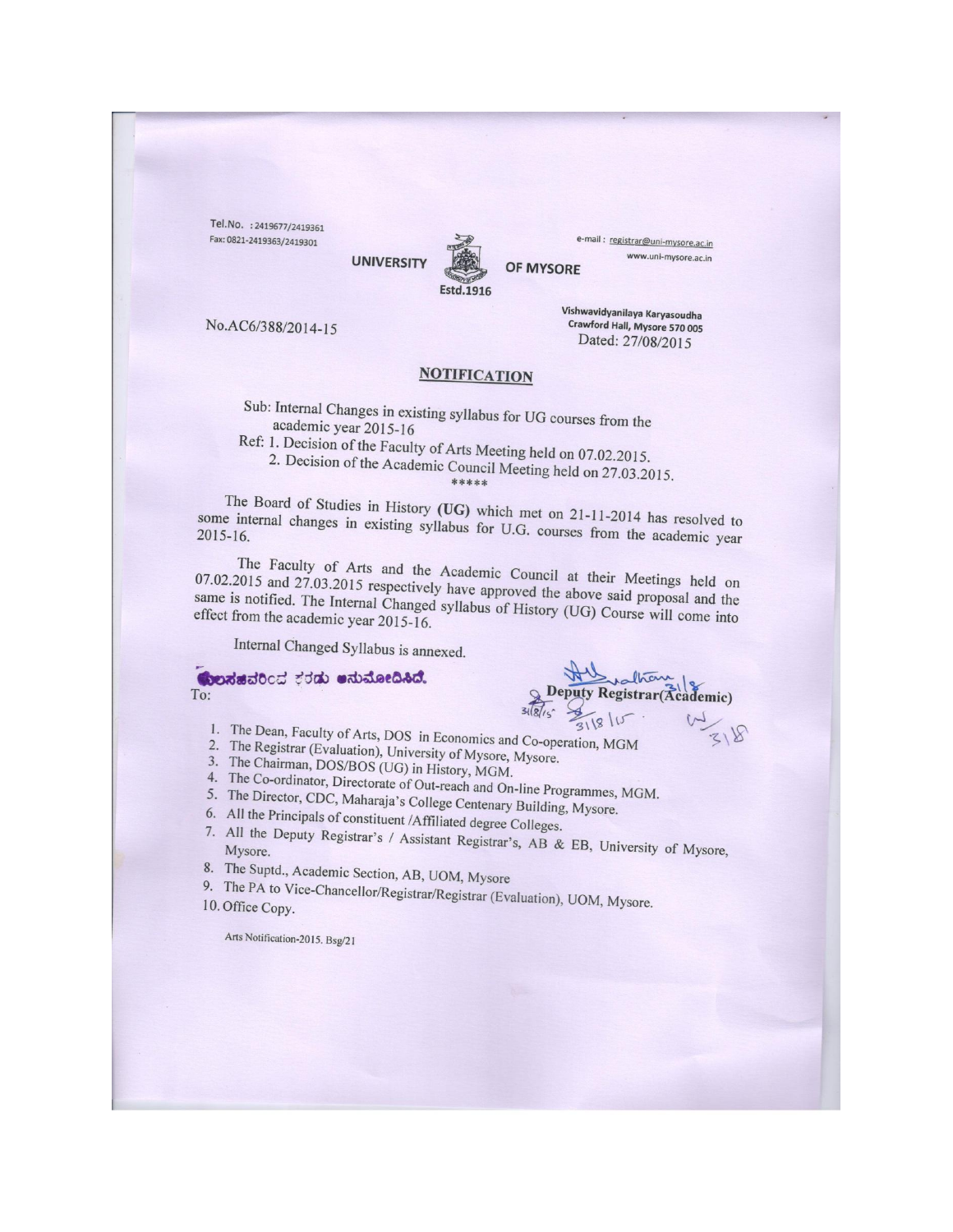# **UNIVERSITY OF MYSOREB.A. Degree-Title of the Papers and Syllabus for the Year 2015-16**

### **I B.A**

Paper -1 :1 B.A I Semester – History of India upto 1206 A.D.

Paper -2 : I B.A. II Semester – History of India. (1206 to 1761 A.D)

### **II B.A.**

Paper -3 : II B.A. III Semester- History of Modern India (1757 to 1858 A.D.)

Paper –4: II B.A. IV Semester- Indian National Movement (1885 to 1947 A.D)

### **III B.A.**

Paper- 5 (5.1) : III B.A. V Semester –History and Culture of South India upto 1336 A.D.

### **OR**

### **ELECTIVE PAPER : PRINCIPLES OF TOURISM**

Paper – 6 (5.2) : III B.A. V Semester – State and Society in South India (1336 to 1800 A.D.)

Paper -7 (5:3) : III B.A. V Semester – Colonialism and Nationalism in Asia (1800 to 1950 A.D)

Paper -8 (6.1) : III B.A. VI Semester – History of Modern Karnataka (1800 to 1956 A.D)

### **OR**

### **ELECTIVE PAPER : DEVELOPMENT AND ORGANIZATION OF TOURISM**

Paper – 9 (6.2) : III B.A VI Semester – History of Modern Europe (1789 to 1945 A.D.)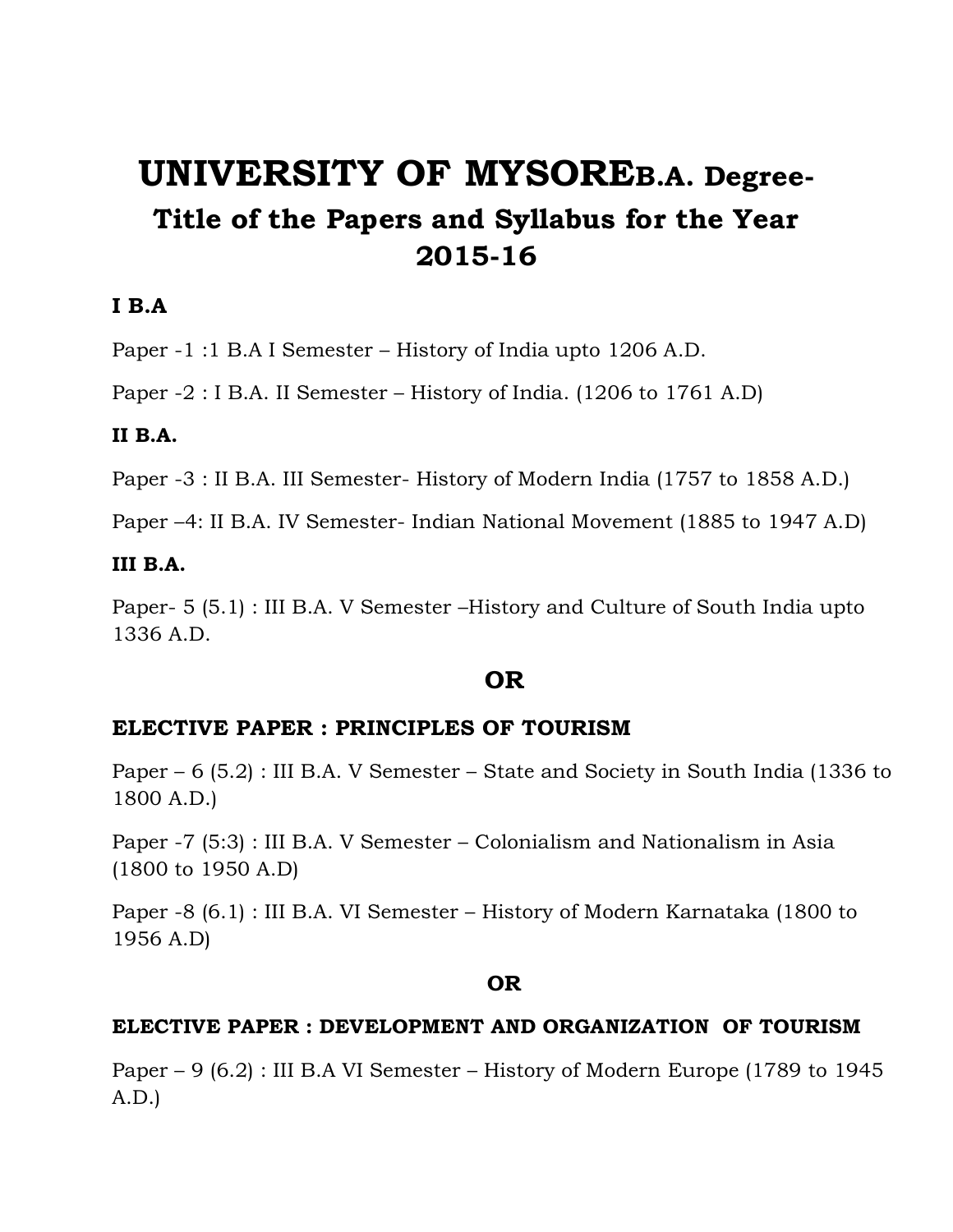Paper – 10 (6.3) : III B.A. VI Semester India and Contemporary World (1950 to 1995 A.D.)

Paper -1

**I B.A. I Semester Marks: 80** 

# *History of India upto 1206 A,D*

**Subject Code: LA770 IA Marks Code : LA 771 Q.P. Code :10048**

**UNIT – I :** Sources – Literary and Archaeological – Geographical Factors – Harappa Culture- Cities ( Harappa , Mohenjodaro, Lothal, Chanudaro) Polity, Economy, Religious - The Aryans- Origin-Rigvedic and Later Vedic Period-Political - Economic - Social and Religious Condition.

**UNIT-II**: The 6<sup>th</sup> Century of Indian History –Causes for rise of new Religion – Jainism –Life and teachings of Mahaveera –Buddhism- Life and teachings of Buddha.

**UNIT –III** Rise of Magadha – Historical Background -Mauryas –Chandragupta Maurya, AshokaKalinga war, Welfare State concept –AshokaDharma -Causes for decline of Mauryas. The Indo-Greeks-Menander-Kushans-Kanishka-Conquests, Contributions to Budhism –Gandara Art.

**UNIT–IV**: Guptas –Samudragupta –Chandragupta Vikramadithya-Development of Language, Literature and Science –Art and Architecture-revival of Hinduism - Vardanas-Life and achievements of Harshavardana

**UNIT –V** Rajputs –Origin-Polity –Prithviraj Chauhan, Cultural contributions of Rajputs.

### **MAPS FOR STUDY**

- 1. Mauryan Empire under Ashoka
- 2. Kushana Empire under Kanishka
- 3. Gupta Empire under Samudragupta
- 4. Vardana Empire under Harshavardana

### **Historical Places**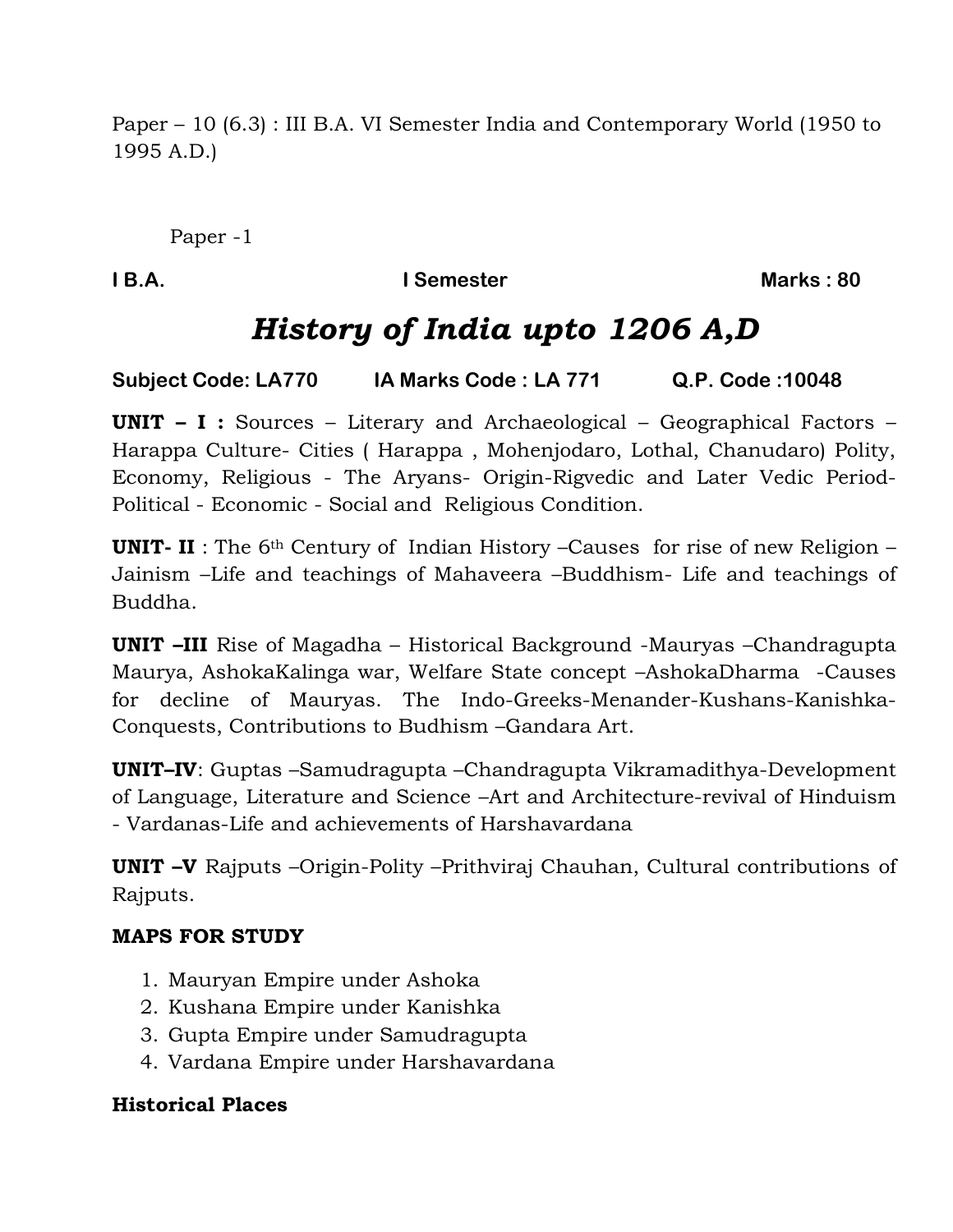| 1. Harappa     | 8 Nalanda            | 15. Thaneshwar |
|----------------|----------------------|----------------|
| 2. Mohenjodaro | 9 Pataliputra        | 16. Konark     |
| 3. Lothal      | 10. Saranatha        | 17 Khajurao    |
| 4. Kalibangan  | 11 Maski             | 18 Ajmir       |
| 5. Chanhudaro  | 12 JatingaRameshwara | 19 Takshaila   |
| 6. Lumbini     | 13 Purushapura       | 20 Kanuj       |
| 7. Gaya        | 14. Ujjaini          |                |

### **BOOKS FOR STUDY AND REFERENCE**

| 01 | RomilaThapar            |                | - History of India Vol I                   |
|----|-------------------------|----------------|--------------------------------------------|
| 02 | R.C. Majumdar           |                | - History of India Vol I                   |
| 03 | B.N. Lunia              |                | - Evolution of Indian culture              |
| 04 | D.N. Jha                |                | - Ancient India – An Introductory          |
| 05 | Ray Choudary            |                | - History of Ancient India                 |
| 06 | Altekar A.S             |                | - State and Government in Ancient India    |
| 07 | Santhosh Kumar Das      |                | - The Economic History of Ancient India    |
| 08 | R.S. Sharma             |                | - Indian Feudalism                         |
| 09 | R.S. Sharma             |                | - Material Culture and Social formation in |
|    |                         |                | Ancient India.                             |
| 10 | Allchin B.              |                | - The Rise and Fall of Indian Civilization |
| 11 | Bashyam. A.L.           |                | - The Wonder that was India, Vol I         |
| 12 | Lal B.B. and Gupta S.P. | $\blacksquare$ | (ed) Frontiers of the Indus Civilization   |
| 13 | Wheeler M               |                | - The Indus Civilization                   |

Paper-2

**I B.A. II Semester Marks: 80** 

# *History of India (1206 to 1761 A.D.)*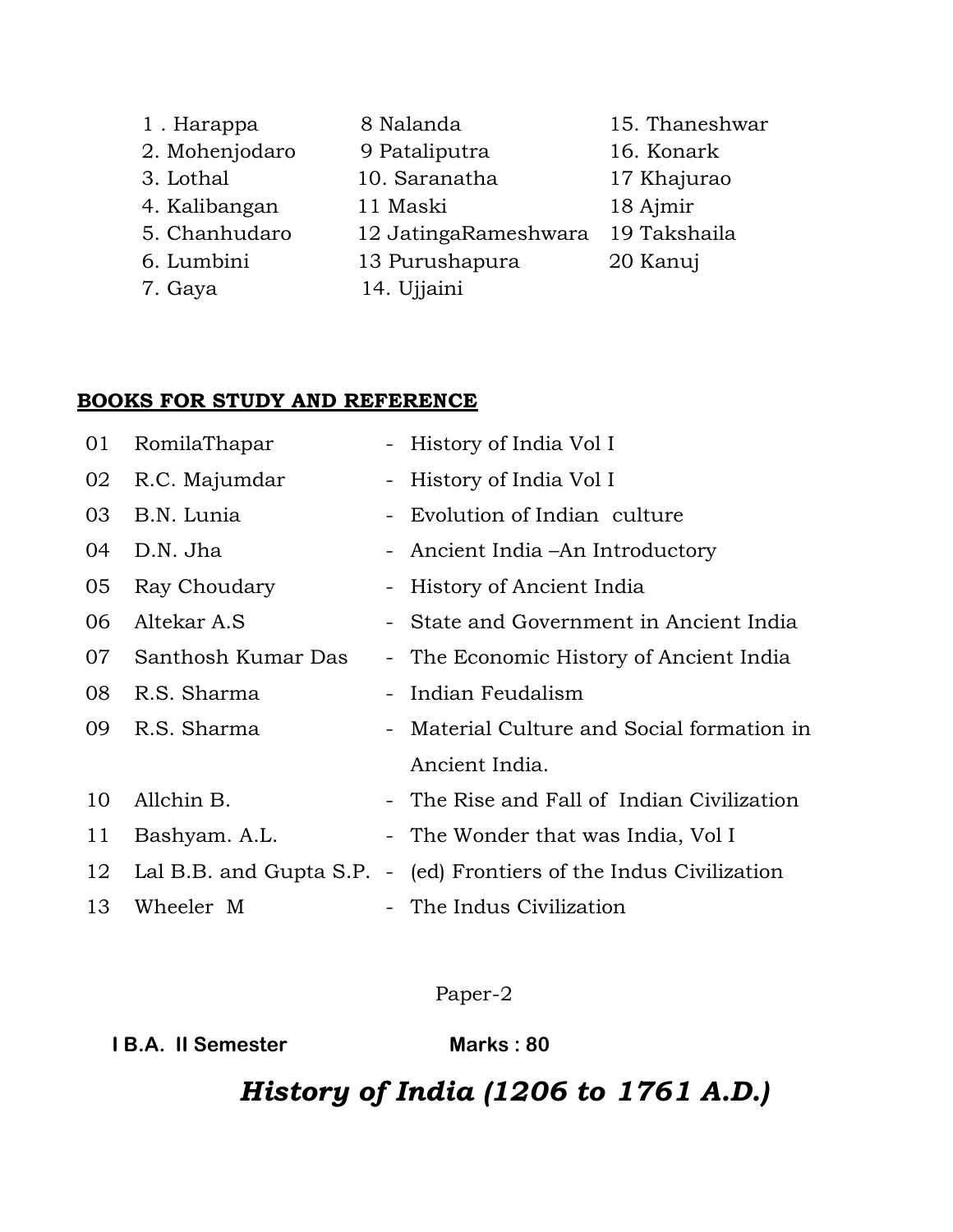**UNIT – I** :Sources – Literary Sources –Foundation of Delhi Sultanate – QutabuddinAibak , Iltumish –Raziya Sultan –GhiyasuddinBalban-AlauddinKhilji-Conquests-Administrative reforms –Administrative measures of Muhammad –bin – Tughaluq.

**UNIT-II** : Advent of Babur-Foundation of Mughals-Shersha, Sur-Life and achievements –Akbar-Conquests-Administration-Religious Policy-Aurangazeb-Religious Policy and Deccan Policy.

**UNIT – III :** Social and Economic conditions under Mughals –Art and architecture.

**UNIT –IV :** Rise of Monothestic religions – Kabir –Gurunanak-Sufism-Shaikh NizamuddinOwliya-Shaikh Moin-ud-din Chesti.

**UNIT : V** : The Saints of Maharastra – Namadeva- -Ekanath-Tukaram- Shivaji's Career and achievements- Administration . The Peshwas-BalajiVishwanatha-Bajirao I –BalajiBajirao-Third battle of Panipat.

### **MAPS FOR STUDY**

- 1. Khilji Empire under AlauddinKhilji
- 2. Tughaluq Empire under Mahammud-bin -Tughalaq
- 3. Mughal Empire under Akbar
- 4. Marata Empire at its Zenith

### **Historical Places**

- 3. Alahabad 10. Warangal 17 Attok
- 
- 
- 
- 
- 
- 
- 7. Surat 14. Amarkot
- 1 . Delhi 8 Daulatabad 15. Srinagar
- 2. Agra 9 Panipat 16. Chittur
	-
- 4. Poona 11 Dwarasamudra 18 PattepurSikri
- 5. Peshawar 12 Lahore 19 Ajmir
- 6. Sasaram 13 Rajgarh 20 Amrithsar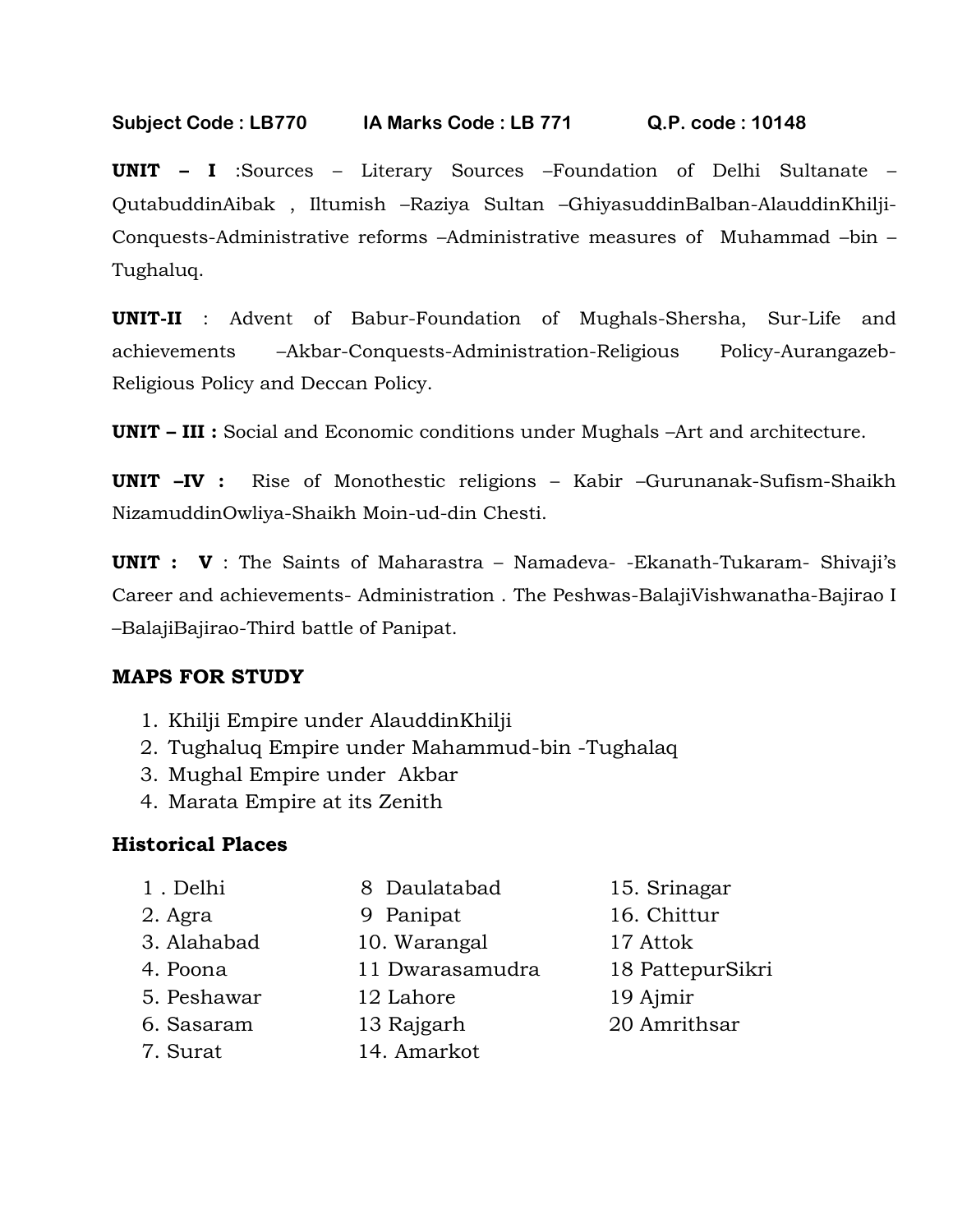| 01 | Irfan Habib (Ed)                                                       |                          | Medieval India (1200-1750)                                      |  |
|----|------------------------------------------------------------------------|--------------------------|-----------------------------------------------------------------|--|
| 02 | Satish Chandra                                                         | $\qquad \qquad -$        | Medieval India from Sultanate to Mughalas                       |  |
| 03 | Ali, M. Athar                                                          | $\overline{\phantom{a}}$ | The Mughal Nobility under Aurangzeb                             |  |
| 04 | R.C. Majumdar and others                                               | $\qquad \qquad -$        | Advanced History of India                                       |  |
| 05 | A. L. Basham                                                           |                          | The wonder that Was India                                       |  |
| 06 | J.L Mehta                                                              | $\equiv$                 | Advanced Study in the History of Medieval India<br>-volume II   |  |
| 07 | Satish Chandra                                                         |                          | Medieval India From Sultanate to the Mughals                    |  |
| 08 | Habib, Mohammad & Khaliq Ahmad Nizami (eds) A comprehensive History of |                          |                                                                 |  |
|    | India, Vol V. The Delhi Sultanate (1206-1526)                          |                          |                                                                 |  |
| 09 |                                                                        |                          | Nizami, Khaliq Ahmad- Religion and Politics in India during the |  |
|    | Thirteenth Century                                                     |                          |                                                                 |  |
| 10 | Qureshi, Ishtiaq Husain                                                |                          | The Administration of the Mughal Empire                         |  |
| 11 | Richards, John F                                                       | $\overline{\phantom{a}}$ | The Mughal Empire                                               |  |
| 12 | Tripathi, R.P.                                                         | $\overline{\phantom{a}}$ | Some Aspects of Muslim Administration                           |  |
| 13 | Chandra, Satish                                                        |                          | Mughal Religious Policies the Rajputs and the                   |  |
|    |                                                                        |                          | Deccan                                                          |  |
| 14 | Chandra, Satish                                                        |                          | Essays on Medieval Indian History, New Delhi-                   |  |
|    |                                                                        |                          | Oxford University Press 2003                                    |  |
| 15 | Hassan, S. Nurul                                                       | -                        | Religion, State and Society in Medieval India                   |  |
| 16 | Srivastava A.L.                                                        |                          | Akbar the Great 3 Vols.                                         |  |
| 17 | <b>Streusand Douglas E</b>                                             | $\overline{\phantom{a}}$ | The Formation of the Mughal Empire                              |  |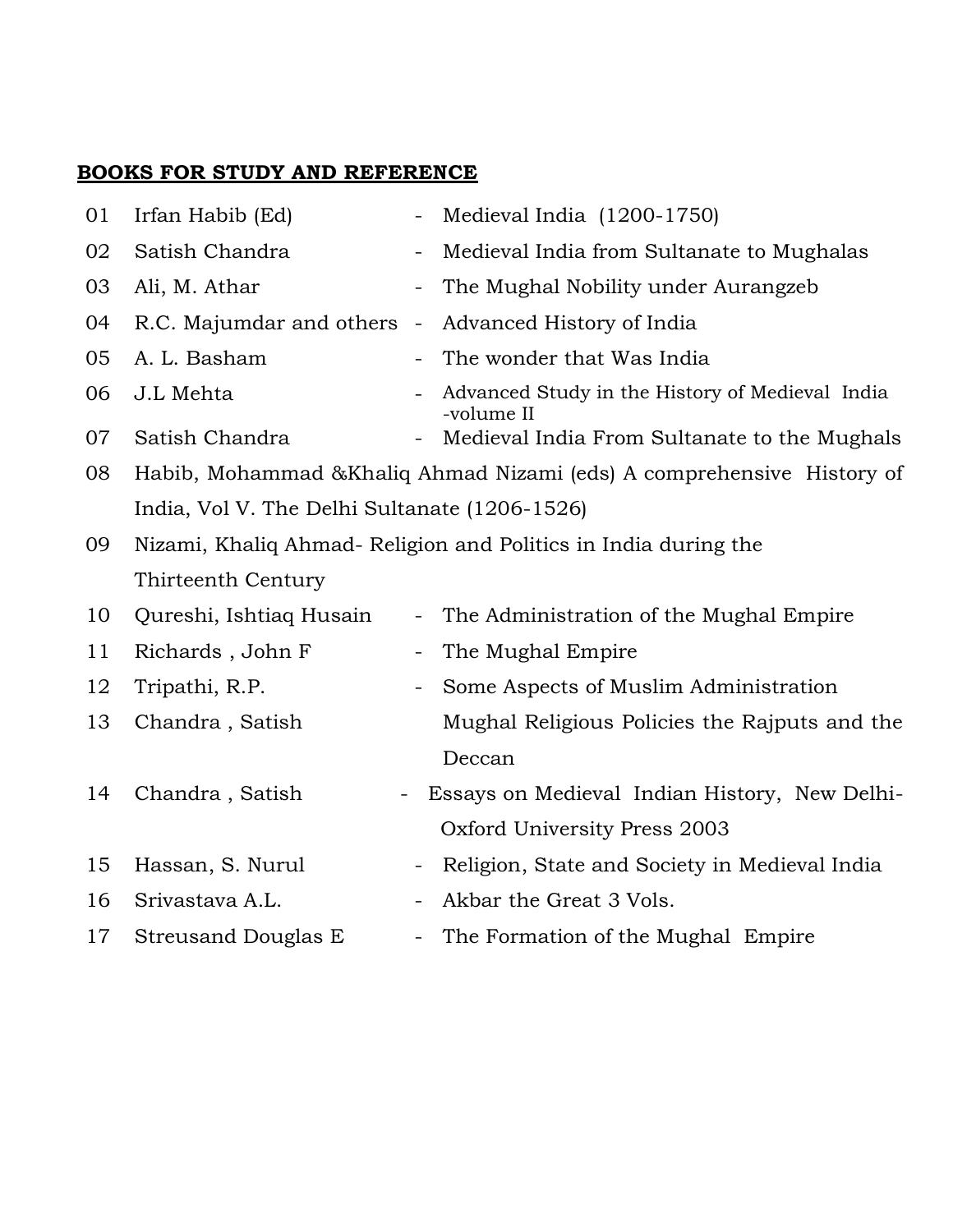Paper – III

**II B.A. III Semester Marks : 80**

## *History of Modern India 1757 to 1858 A.D.*

| <b>Subject code : LC770</b> | IA Marks Code LC 771 | Q.P Code: 10245 |
|-----------------------------|----------------------|-----------------|
|-----------------------------|----------------------|-----------------|

**Unit : I** Coming of The Europeans : Portuguese- Dutch – British and French Carnatic wars

**Unit : II** Expansion of British Power in India :

(1) Conquest of Bengal –Battle of Plassey and Buxer

(2) Anglo- Maratha wars

(3) Ranjith Singh-Anglo-Sikh wars

**Unit III :** Administrative Reforms :

- (1) The Regulating Act of 1773- Pitt's India Act of 1784
- (2) Administrative Reforms of Lord Cornwallies
- (3) Administrative Reforms of William Bentinck

**Unit IV :** Economic policy & Social Reforms :

- (1) Land Revenue policy The Zamindari- Ryotwari&Mahalwari system.
- (2) Development of Transport & communications Railways, Post & Telegraph
- (3) Social Reforms RajaRam Mohan Roy &Ishwara Chandra VidyaSagar and Aligarh movement

**Unit V :** The Revolt of 1857

- (a) Causes and Results of the revolt
- (b) Queen Victoria's proclamation of 1858

### **Map for Study**

- (1) Presidency States of British Empire
- (2) Sikh Empire under Ranjith Singh
- (3) 1857 British Empire
- **(4)Historical Places**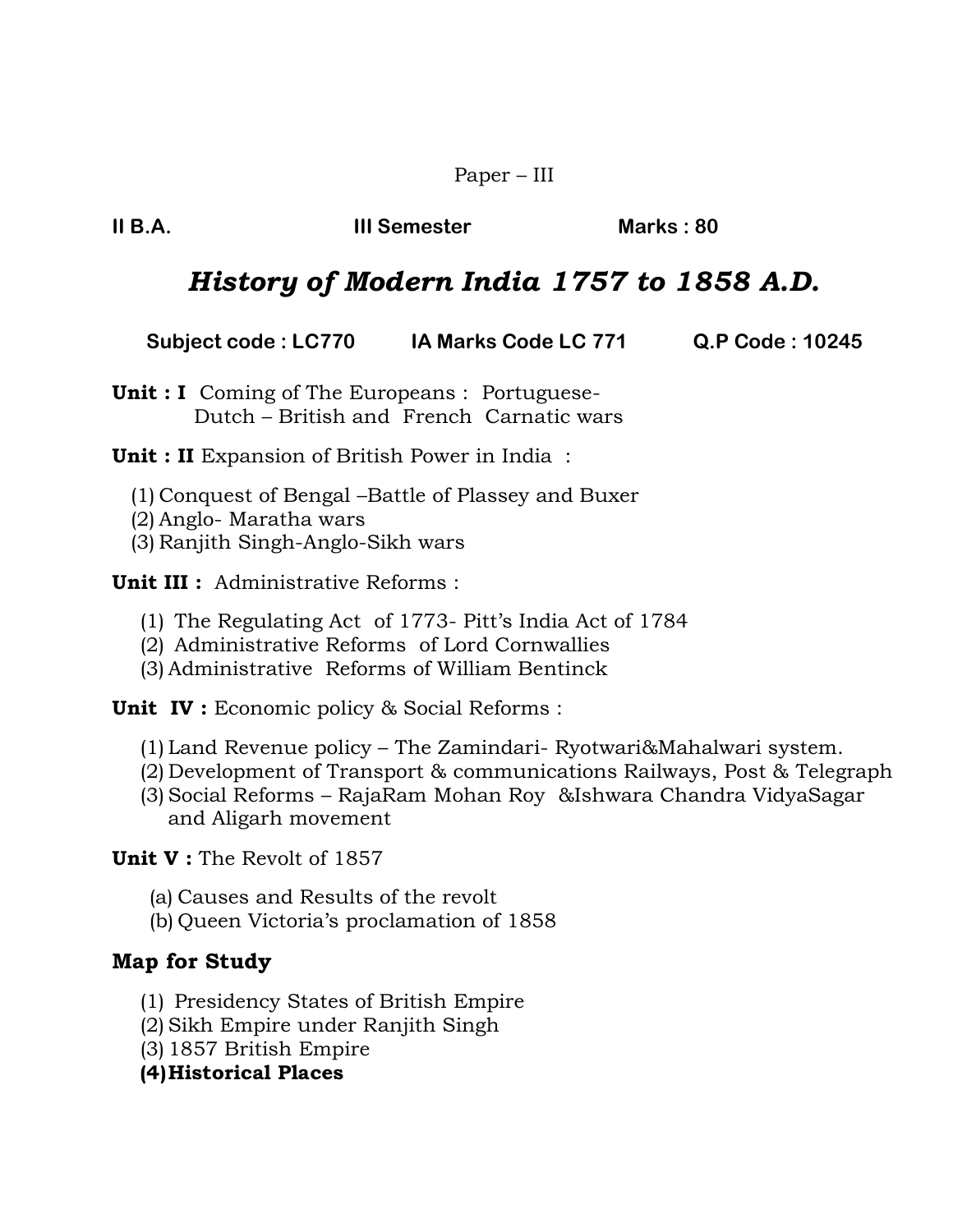| 1.Plassey        | 8 Thirchanapally |
|------------------|------------------|
| 2. Boxer         | 9 Hyderabad      |
| 3. Mysore        | 10. Vellore      |
| 4. Arcot         | 11 Wandiwash     |
| 5. Bessin        | 12 Madras        |
| 6. Salsatte      | 13 Calcutta      |
| 7. Machalipatnam | 14. Bombay       |

15. Hoogly 16. Ludiyana 17 Barakpur 18 Jhansi 19 Gwalior 20 Nagapur

| 01 | R.C. Majumdar        |                          | - Advanced History of India                  |  |  |
|----|----------------------|--------------------------|----------------------------------------------|--|--|
| 02 | V.D. Mahajan         | -                        | History of Modern India                      |  |  |
| 03 | M.K. Roy             |                          | - Princely States and Paramount Power        |  |  |
| 04 | Raychaudari          |                          | - Social, Cultural and Economic History of I |  |  |
|    |                      |                          | Modern Times                                 |  |  |
| 05 | Bipin Chandra        |                          | - Nationalism and Colonialism in India       |  |  |
| 06 | Grover and Grover    |                          | - A New Look at on Modern Indian History     |  |  |
| 07 | Percival Spear       |                          | Oxford History of Modern India (1740-1975)   |  |  |
| 08 | Sumith Sarkar        |                          | - Modern India (1985-1947)                   |  |  |
| 09 | A.R. Desai           | -                        | Social Background of Indian Nationalism      |  |  |
| 10 | Hassan Imam          |                          | Indian National Movement                     |  |  |
| 11 | Gopal S.             |                          | - British Policy in India (1858 - 1905)      |  |  |
| 12 | Srinivas M.N.        | $\sim$                   | Social Change in Modern India                |  |  |
| 13 | Mishra               | $\overline{\phantom{a}}$ | The Uniform and Division of India            |  |  |
| 14 | Anil Seel            |                          | The Emergence of Indian Nationalism          |  |  |
| 15 | Tarachand and others |                          | - Indian National movements volumes          |  |  |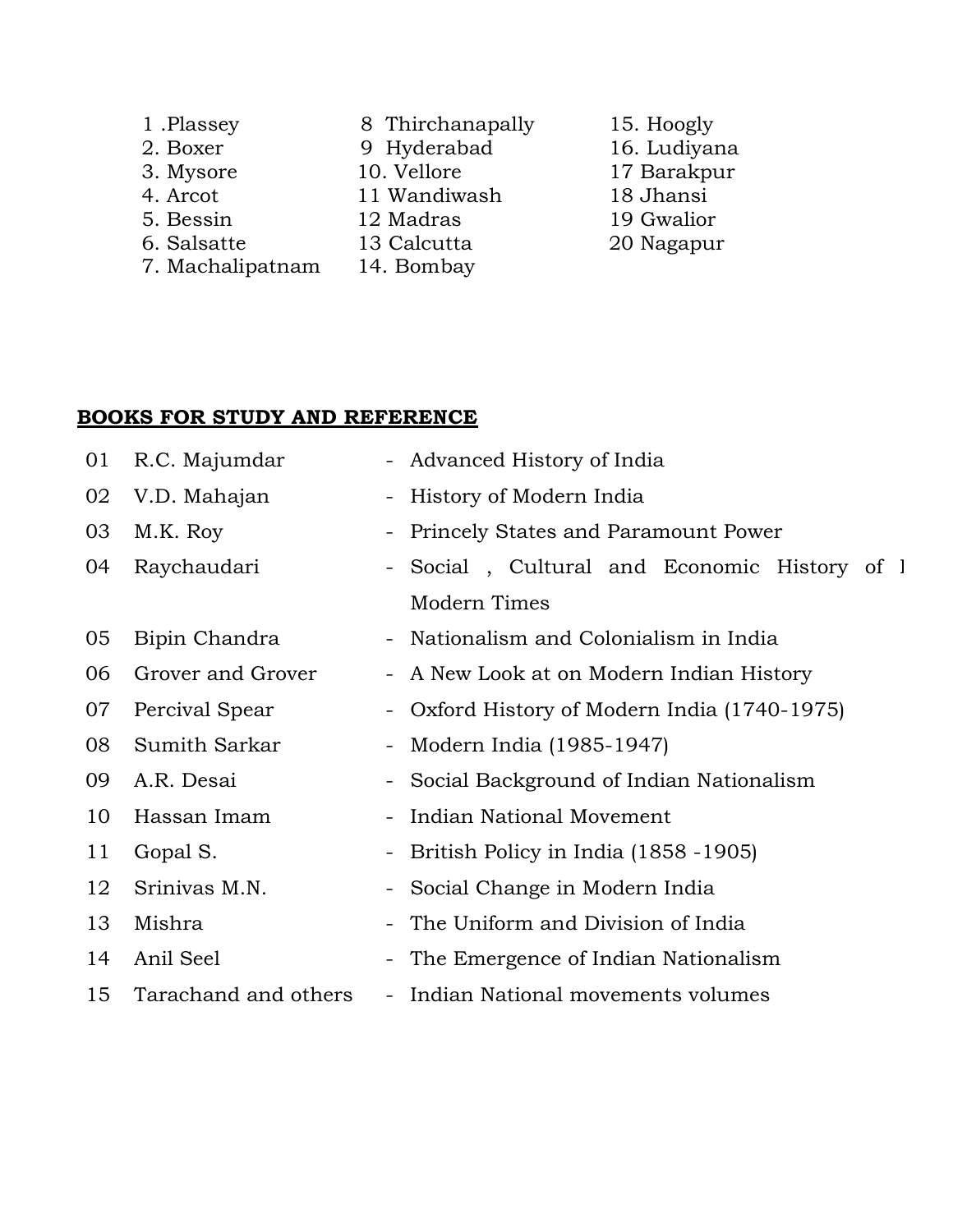Paper -5

### *History & Culture of South India upto 1336 A.D.*

**Subject code : LE770 IA Marks Code LE 771 Q.P Code : 10502** 

**Unit -1** Sources – Literary and Epigraphy -Sathavahanas GauthamiputraSatakarni – Cultural contributions –Chalukyas of Badami – Pulakeshi II-Cultural Contribution, Pallavas of Kanchi, Mahendravarman I, Narasimha- Varman I- Cultural Contributions.

**Unit –II** Rashtrakutas of Manyaketa –Govinda III -AmoghavarshaNripatunga-Chalukyas of Kalyana-Vikramaditya VI-.

**Unit – III** :Hoysalas of Dwarasamudra-Vishnuvardhana –Ballala II : Art and Architecture –Cholas of Tanjore-RajarajaChola I RajendraChola – Administration -Art and Architecture.

**UNIT –IV** Society of South India –Economic conditions –Caste system –Guild System Brahamadeya –Devadaya

**Unit –V** Development of Religions in South India –Shankaracharya – Ramanujacharya-Madvacharya –Basavanna –Socio & Religious Reforms.

### **MAPS FOR STUDY**

- 1. Chalukya Empire under Pulakeshi II
- 2. Rashtrakuta Empire under Govinda III
- 3. KalyaniChalukya empire under Vikramaditya VI
- 4. Extent of Hoysala State under Ballala II

### **Historical Places**

- 1 .Badami 8 GangaikondaCholapuram 15. Perambur 2. Ihole 9 Nasik 16. Udupi 3. Pattadakal 10. Kalyana 17 Kudalasangama
- 4. Manyaketa 11 Dwarasamudra 18 Maski
- 
-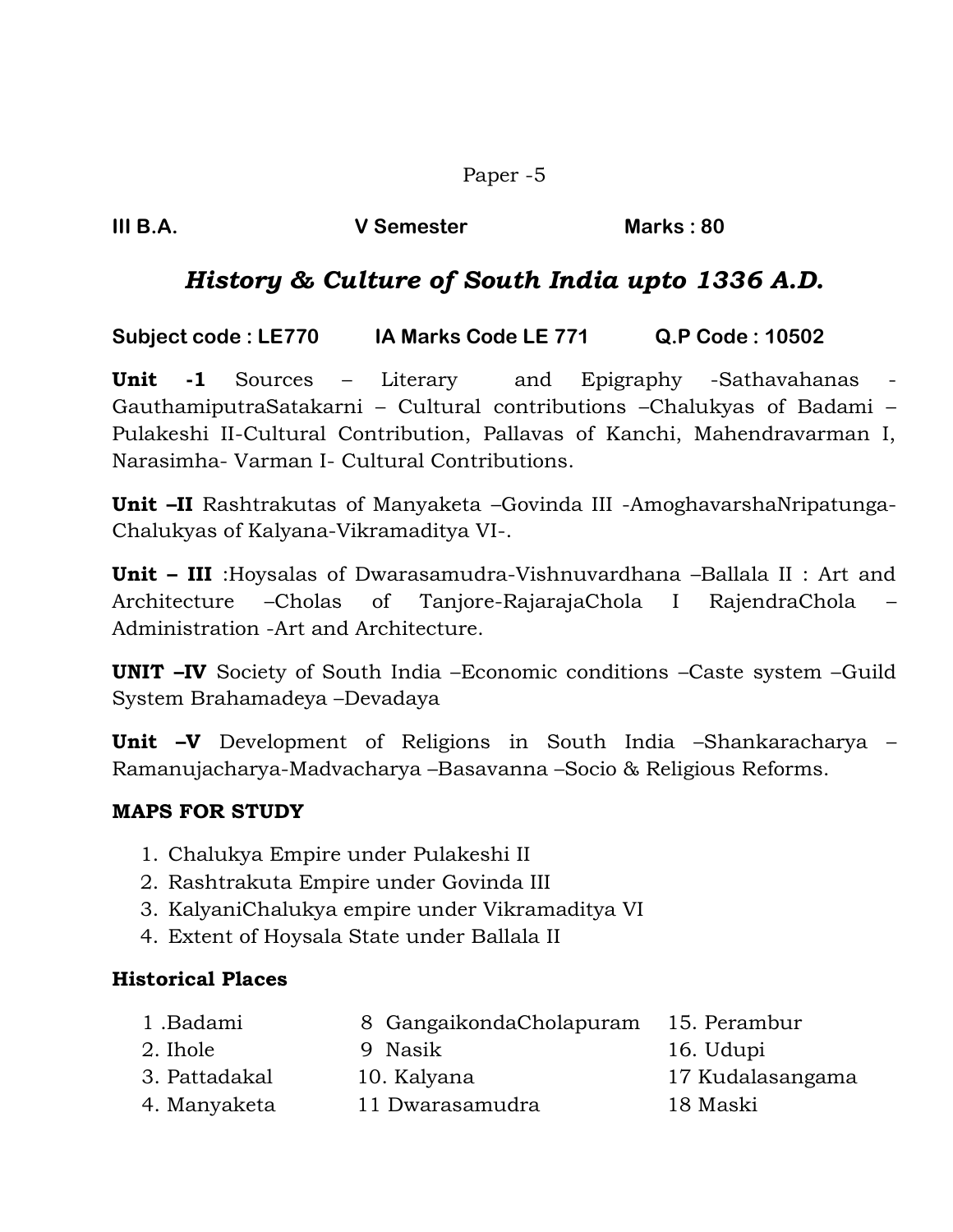| 5. Kanchi  | 12 Belur         |
|------------|------------------|
| 6. Tanjore | 13 Mahabalipuram |
| 7. Madurai | 14. Kalati       |

19 Brahmagiri 1 Mahali 20 Sravanabelagola

### **Compulsory Education tour :10 MarksReport of Tour : 10 Marks**

| 01 | K.A. NilakantaShastry | - History of South India                              |
|----|-----------------------|-------------------------------------------------------|
| 02 | KeshavanVeluthat      | - State Formation in South India                      |
| 03 | Gupta K.M.            | - Land system in South India 800 1200 A.D.            |
| 04 | S. Rajashekaran       | - Karnataka Architecture                              |
| 05 | Champaka Lakshmi      | - Urbanization in South India                         |
| 06 | Harie J.C.            | - The Art and Architecture of the Indian subcontinent |
| 07 | R.R. Diwakar          | - Karnataka through the Ages                          |
| 08 | Mugali R.S.           | - The Heritage of Karnataka                           |
| 09 | R.G. Bandarkar        | - History of Decan                                    |
| 10 | G. Yazdani            | - History of Deccan                                   |
| 11 | K.A. NilakantaShastry | - The Cholas                                          |
| 12 |                       | R.C. Majumdar and others - Advanced History of India  |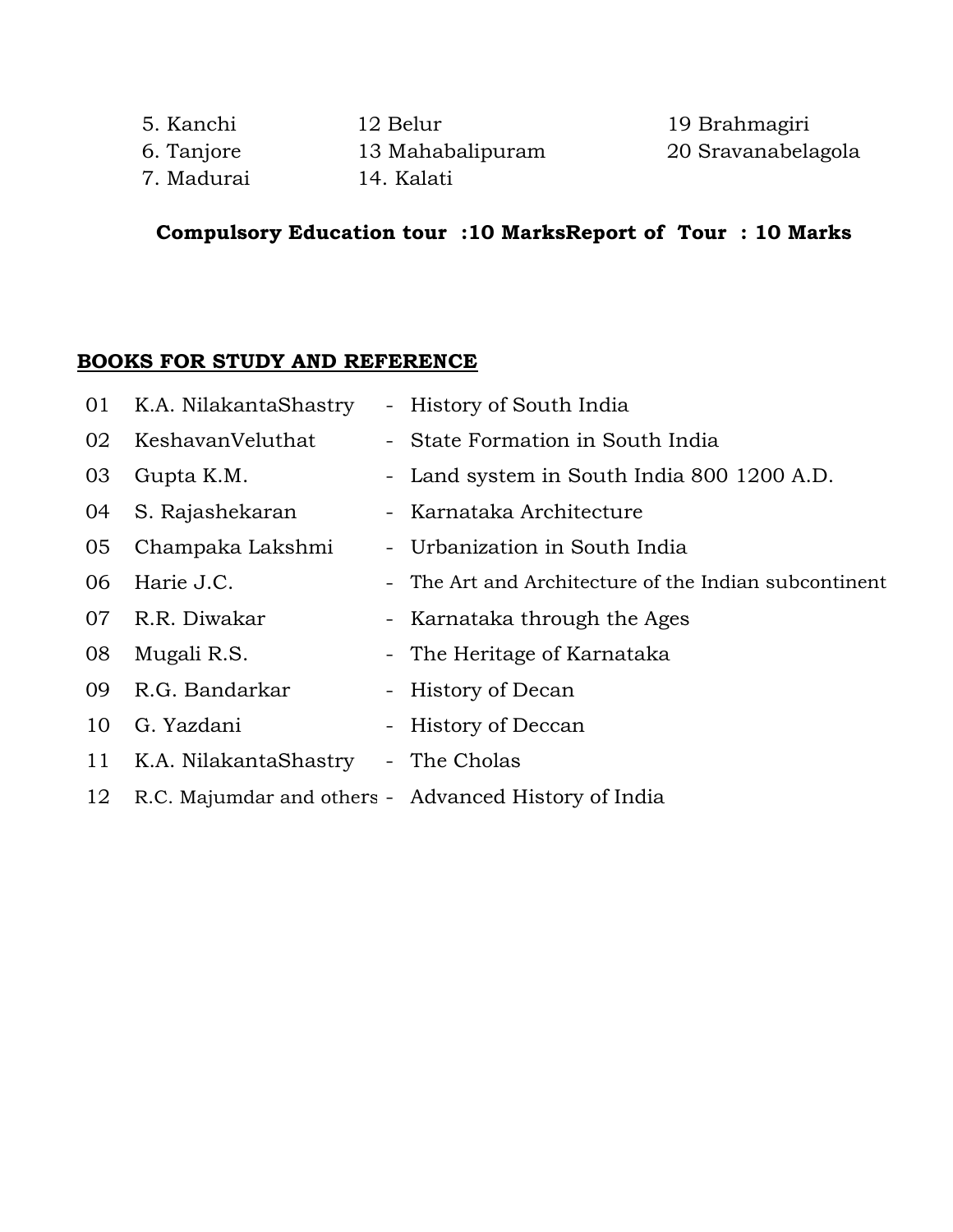**III. B.A. V Semester Marks : 80** Paper-5 (5.1)

Elective Paper

# *Principles of Tourism*

**Subject Code : LE790 IA Marks Code : LE791 QP code : 10733**

**Unit -1** CONCEPTS OF TOURISM

Nature –Scope –Definition-Tourists and Excursionists-Domestic Tourists and International Tourists

**Unit –II** History of Tourism

Early period Greek –Roman –Chinese and Indian conception of Tourism

Medieval period Grand Tour –Italy, Arab and European Travelers-Alberuni, Marcho Polo –Ibna-batuta Al –Masudietc,.

Modern period- Rise of Organized tour in Europe and India-Thomas Cook company etc,.

**UNIT III-** TYPES OF TOURISM

Heritage Tourism-Recreation Tourism-Advance Tourism- Health Tourism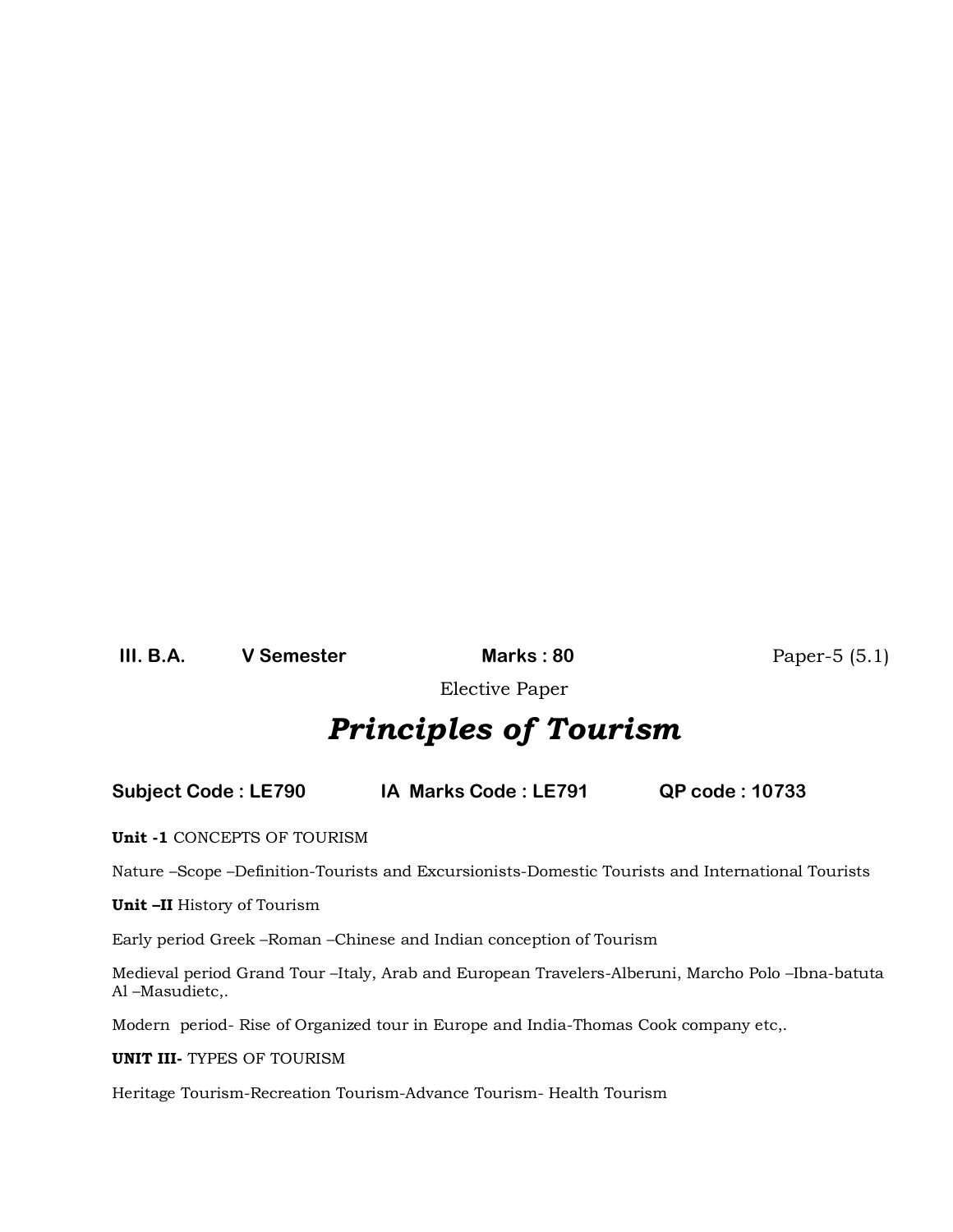Environment tourism

**Unit –IV** : PLANNING AND DEVELOPMENT OF TOURISM

Policies :Govt of India : Govt of Karnataka- UNESCO Guidelines

**UNIT – V** TOURIST PLACES ;

ChamarajanagaraDistrict : B.R. Hills , MM Hills-

Hassan District - Shravanabelagola-Belur – Halebedu

MandyaDistrict :Hosaholalu, Kambadahalli, Srirangapatana

Mysore District –Nanjangud, Mysore, Somanathapura, Talakad

### **Maps**

#### **Historical Places**

- 1 .Belur 8 Srirangapatana 15. Mahabalipuram 2. Halebedu 9 Mysore 16. Madras 3. Hampi 10. Chitradurga 17 Tiruvananthapura 4. Badami 11 Tanjore 18 Kanyakumari 5. Aihole 12 Madurai 19 Hyderabad 6. Pattadakalu 13 Kanchi 20 Pondichery 7. Bijapur 14. Rameshwara
- 

#### *Note : Visit any one of the above place compulsory.*

### **Compulsory Education Tour:10 MarksReport of Tour: 10 Marks**

| 01 | Ashorth G.J                                 |                | - Marketing in Tourism Industry       |
|----|---------------------------------------------|----------------|---------------------------------------|
| 02 | Bhatia A.K.                                 |                | - International Tourism               |
| 03 | Bhatia A.K.                                 |                | - Tourism Development                 |
| 04 | Chunk Kelvin Dextra and Jane                | $\blacksquare$ | Professional Travel Agency Management |
| 05 | Clare, Gunn                                 |                | - Tourism Planning                    |
|    | 06 Gregory A                                |                | - The Travel Agent : Dealers in Dream |
| 07 | Tourism Department publications and Folders |                |                                       |
| 08 | Jafari J                                    |                | - Anatomy of the Travel Industry      |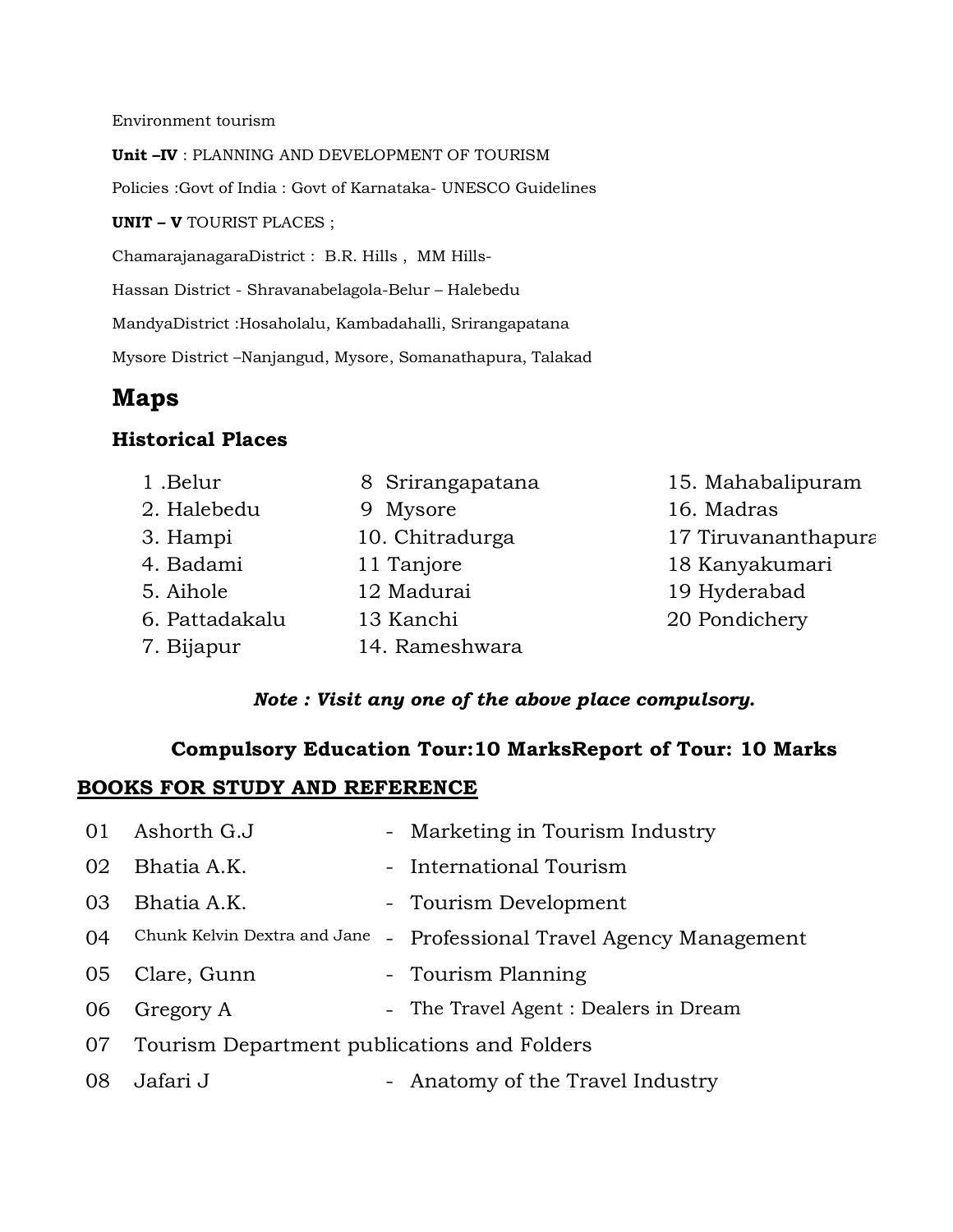- 09 Khan, Nafees A Development Tourism in India
- 10 Krippendrof J The Holiday Makers
- 11 Krishna K Karama Basics of Tourism
- 12 KSTDC Publication Individual Folders
- 13 KSTDC Publication, Karnataka Traveler Bangalore
- 14 Kulakarni M.V Tourism Marketing
- 15 Marrison A.M. Hospitality and Travel Marketing
- 16 Peters Mischel **International Tours**
- 17 RangaMukesh Tourism Potential in India
- 18 Sarkar H. Museums and protection of Monuments and Antiquities in India 19 Seth Pran Successful Tourism Management
- 20 ITDC Publications and Folders
- 21 Vijayalakshmi K.S. History and Tourism

Paper-4

| II. B.A. | <b>IV Semester</b>                    |                                          | Marks: $80$ |                       |
|----------|---------------------------------------|------------------------------------------|-------------|-----------------------|
|          |                                       | INDIAN NATIONAL MOVEMENT -1885-1947 A.D. |             |                       |
|          | <b>Subject Code: LD770</b>            | IA Marks Code: LD771                     |             | <b>QP code: 10347</b> |
|          | <b>Unit - I:</b> HISTORICAL WRITERS : |                                          |             |                       |

- (a) National Writings- DadabaiNoroji –R.C. Majumdar
- (b) Modern writings –Bipin Chandra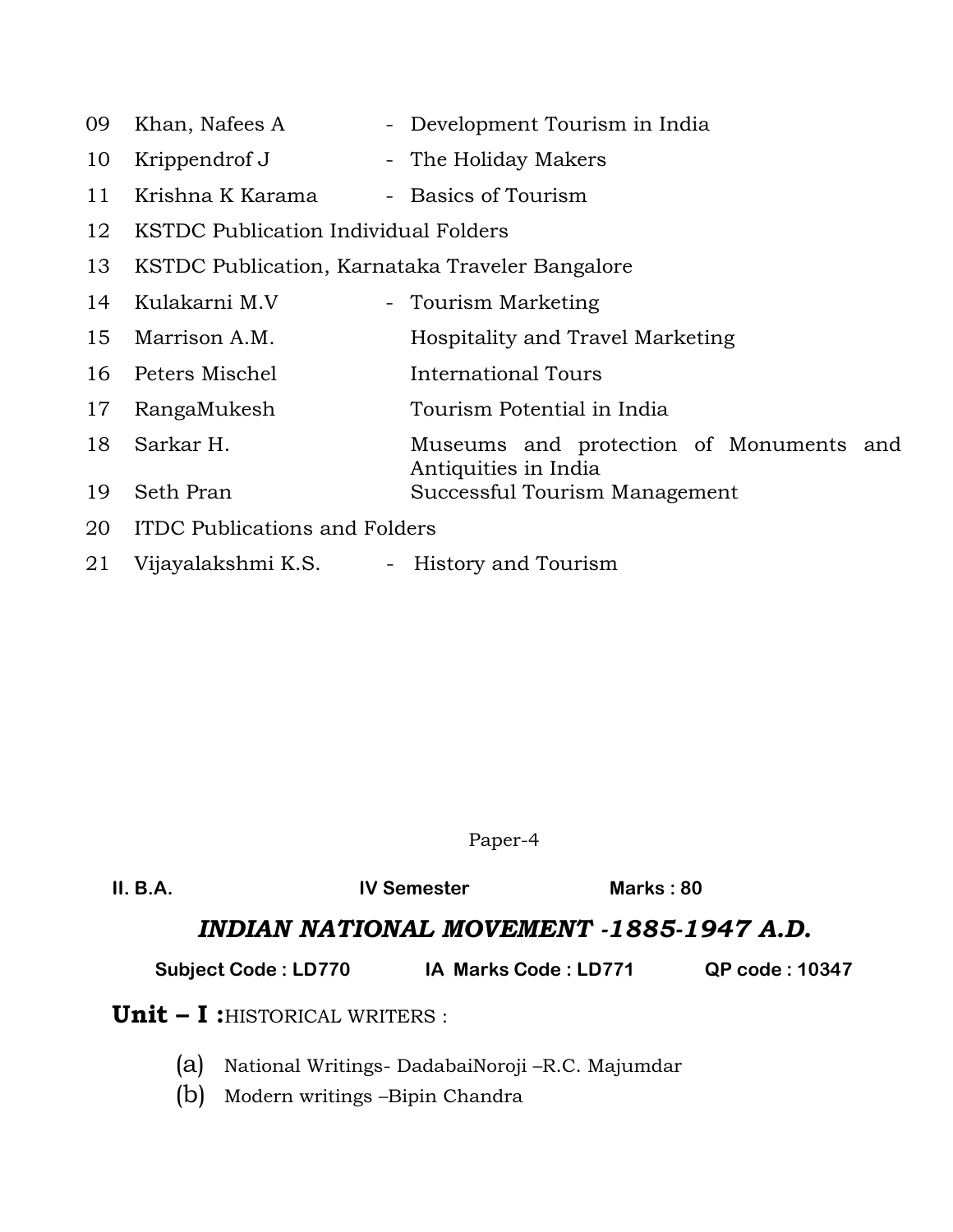### **Unit – II :**RISE OF NATIONALISM :

- (a) Causes for the rise of Indian Nationalism
- (b) Foundation of Indian National congress
- (c) Era of the Moderates (1885-1905 ) GopalakirshnaGokale, S.N. Banerje
- (d) Rise of Extremists- LalaLajputh Rai , BipinChadra Pal, BalagandharaTilak, Partition of Bengal
- (e) 1909 Act- Minto -Morley Reforms

### **Unit – III :** NATIONALISM DURING 1ST WORLD WAR :

- (a) Lucknow pact 1916
- (b) Home Rule movement 1916
- (c) Rowlatt Act &JallianWalabagh Tragedy 1916
- (d) Revolutionary Nationalism –Bhagat Singh –Chandra Shekar Azad

#### **Unit – IV :** GANDHIAN ERA :

- (a) Non –Co-operation Movement –Civil Dis-obedience movement
- (b) Simon Commission 1927-28 –Round table conference and Dr. Ambedkar

**Unit : V :** FINAL PHASE :

- (a) India National Army (INA) and Subhashandrabose
- (b) 1935 Act –Quit India movement
- (c) Growth of Communalism –Muslim League -1906 -Hindu Mahasabha –two Nations theory
- (d) Partition and Independence -1947 Act.

### **No Maps**

- 01 BipinChanra Nationalism and Colonialism in India
- 02 Bipin Chandra India's Struggle for Independence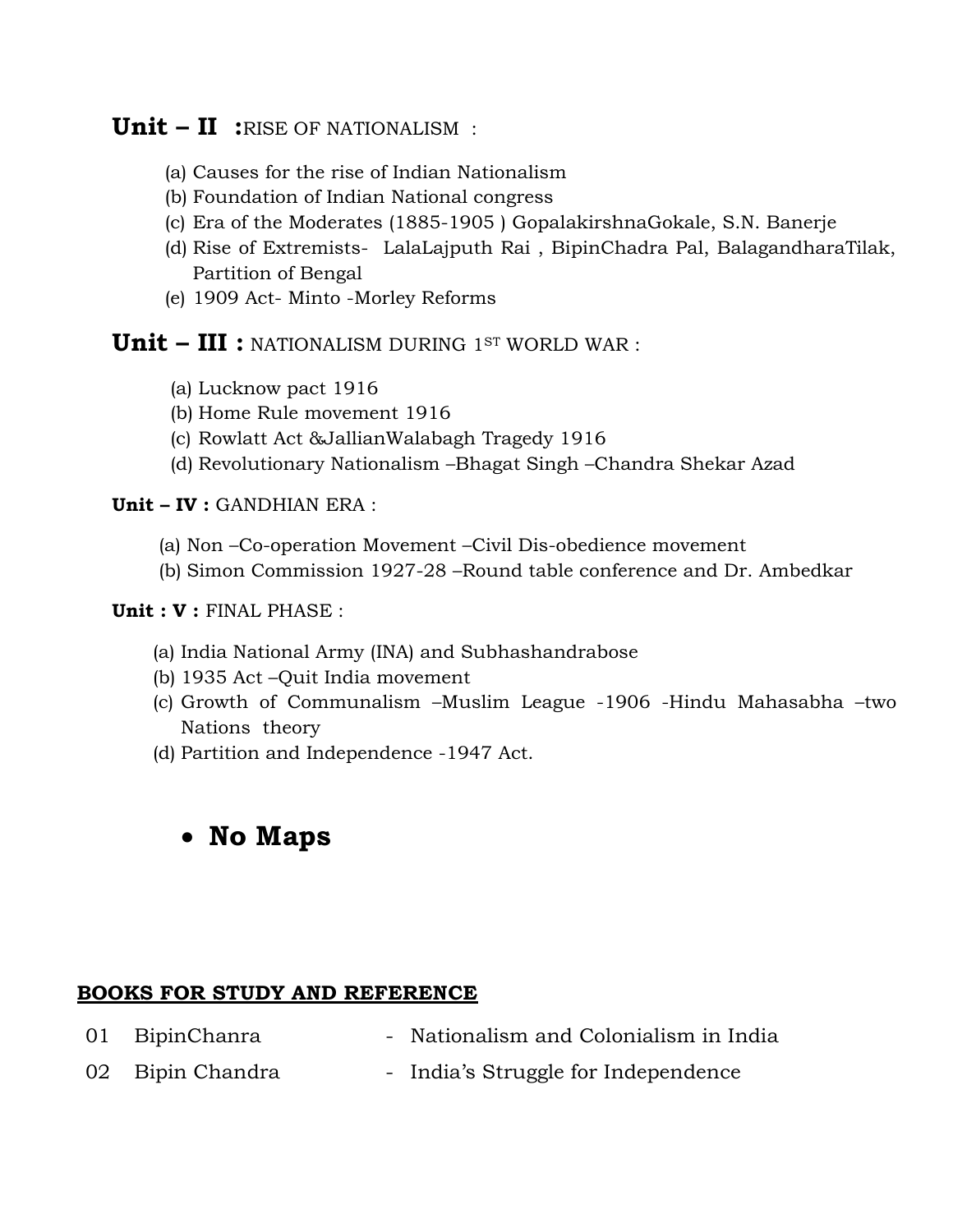| 03 | Bipin Chandra        | - Nationalism and Communalism in Modern India |
|----|----------------------|-----------------------------------------------|
| 04 | Grover and Grover    | - A New Look at on Modern Indian History      |
| 05 | R.C. Majumdar        | - Struggle for Freedom                        |
| 06 | Percival Spear       | - Oxford History of Modern India (1740-1975)  |
| 07 | Sumit Sarkar         | - Modern India (1885-1947)                    |
| 08 | A.R. Desai           | - Social Background of Indian Nationalism     |
| 09 | Hassan Imam          | - Indian National movement                    |
| 10 | Gopal S.             | - British Policy in India (1858-1905)         |
| 11 | Srinivas M.N.        | - Social Change in Modern India               |
| 12 | Mishra               | - The Unification and Division of India       |
| 13 | Anil Seel            | - The Emergence of Indian Nationalism         |
| 14 | Tarachand and others | - Indian National Movements Volumes           |

Paper-6

**III. B.A. V Semester Marks : 80** 

### *State and Society in South India (1336 to 1800 A.D)*

**Subject Code : LE772 IA Marks Code : LE 773 QP : code : 10503**

**Unit –I** :Vijayanagara Empire (a)–Sources – (b)Origin- theories.

**Unit – II** :Sangam Dynasty -Devaraya II-Tuluva Dynasty-Krishnadevaraya-Aravidu Dynasty –Aliya Ramaraya- Bahamani Empire- Mahammad Gawan Art and Architecture –Adilshah's of Bijapur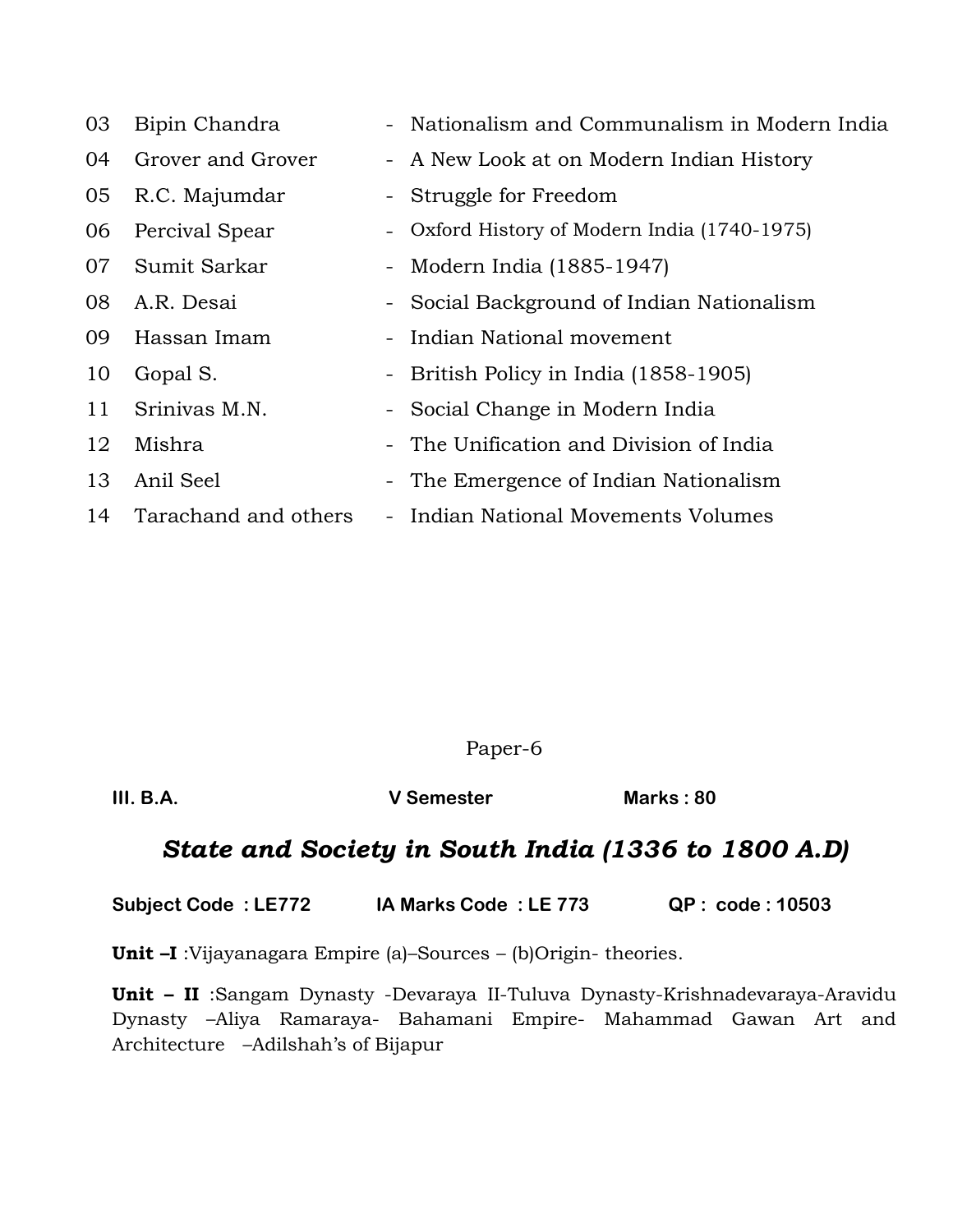**Unit - III :** Society of South India during Vijaynagar –Vyasaraya- Purandaradasa – Kankadasa –- Karnataka Sufism – Quaja –Bande –Nawaj

### **Unit –IV :**

- (a) Administrative system of Vijayanagara
- (b) Cultural contributions of Vijayanagara-Religion –literature –Art and Architecture

(c) Cultural contributions of Bahumani Sultans-Religion, Literature, Art and architecture

**Unit –V** : Wodeyars of Mysore- ChikkadevarajaWodeyar-Life and Achievements-Nayakas of Ikkeri-ShivappaNayaka –Palegaras of Chitradurga- MadakariNayaka v, Haider and Tippu Sultan- Anglo-Mysore –Wars

### **MAPS FOR STUDY**

- 1. Vijaynagara Empire under Krishnadevaraya
- 2. Bahamani State Under Gavan
- 3. Mysore State under Tippu Sultan-1799

### **Historical Places**

| 1.Talikote   | 8 Chitradurga    | 15. Ahmadnagar     |
|--------------|------------------|--------------------|
| 2. Hampi     | 9 Ikkeri         | 16. Mysore         |
| 3. Raichur   | 10. Budikote     | 17 Yalandur        |
| 4. Penagonda | 11 Devanahalli   | 18 Bangalore       |
| 5. Golkonda  | 12 Bababudangiri | 19 DevarayanaDurga |
| 6. Bijapur   | 13 Bidar         | 20 Srirangapatna   |
| 7. Gulbarga  | 14. Kaginele     |                    |
|              |                  |                    |

- 
- 01 Burton Stein Peasant State and Society in Medieval South India
- 02 Robert Sewell A Forgotten Empire
- 03 T.V. Mahalingam South Indian Polity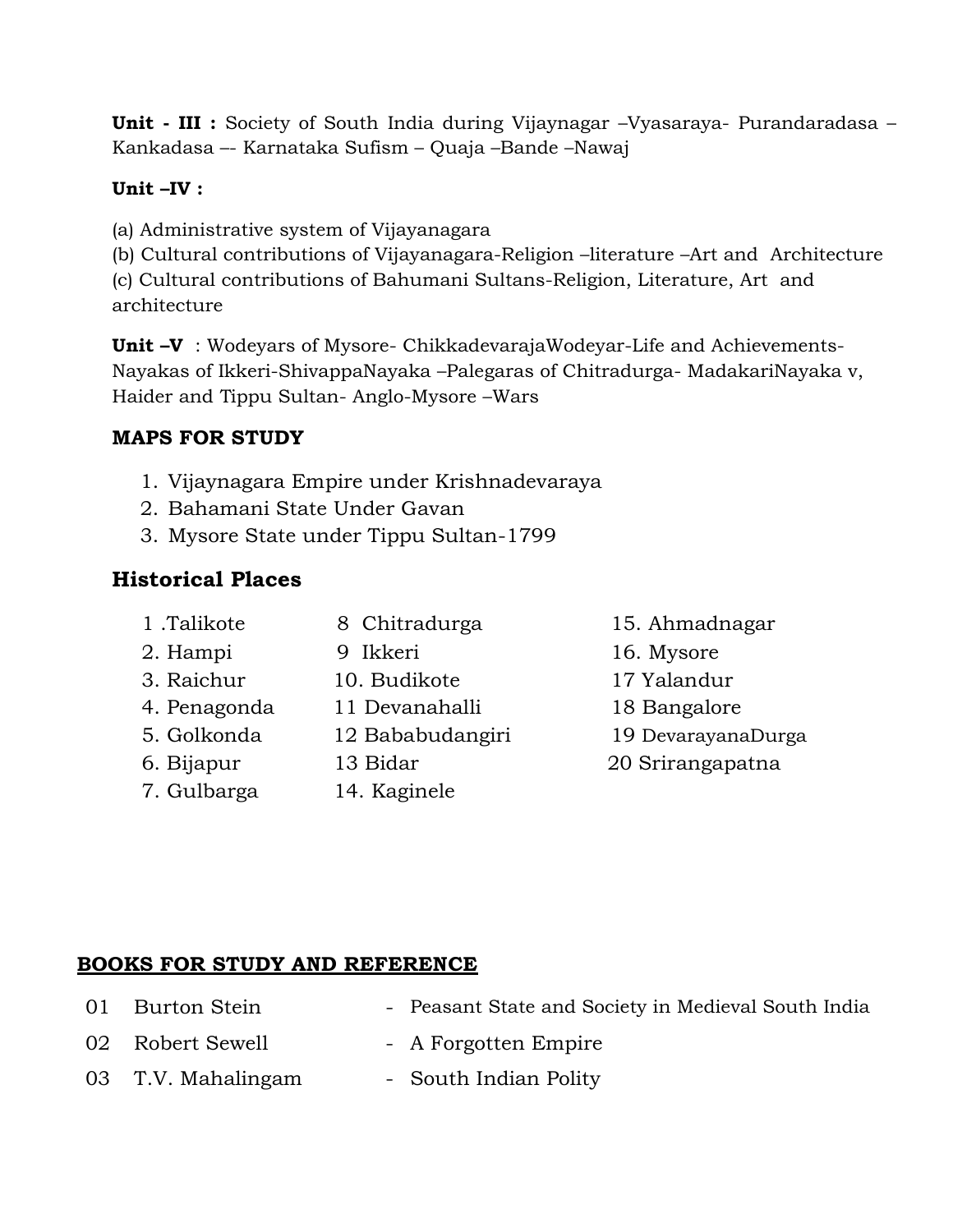| 04 | B.A. Salatore                       | - Political life in Vijayanagara Empire-2 Volumes     |
|----|-------------------------------------|-------------------------------------------------------|
| 05 | K.A. NilakantaShastry               | - History of South India                              |
| 06 | KeshvanVeluthat                     | - State Formation in South India                      |
| 07 | Gupta K.M.                          | - Land System in South India 800-1200 A.D             |
| 08 | S. Rajashekaran                     | - Karnataka architecture                              |
| 09 | Champaka Lakshmi                    | - Urbanization in South India                         |
| 10 | R.R. Diwakar                        | - Karnataka through the Ages                          |
| 11 | Harle J.C                           | - The Art and Architecture of the Indian Subcontinent |
| 12 | Mugali R.S                          | - The Heritage of Karnataka                           |
| 13 | R.G. Bandarkar                      | - History of Deccan                                   |
| 14 | G. Yazdani                          | - History of Deccan                                   |
| 15 | K.A. NilakantaShsastry - The Cholas |                                                       |
| 16 |                                     | R.C. Majumdar and others - Advanced History of India  |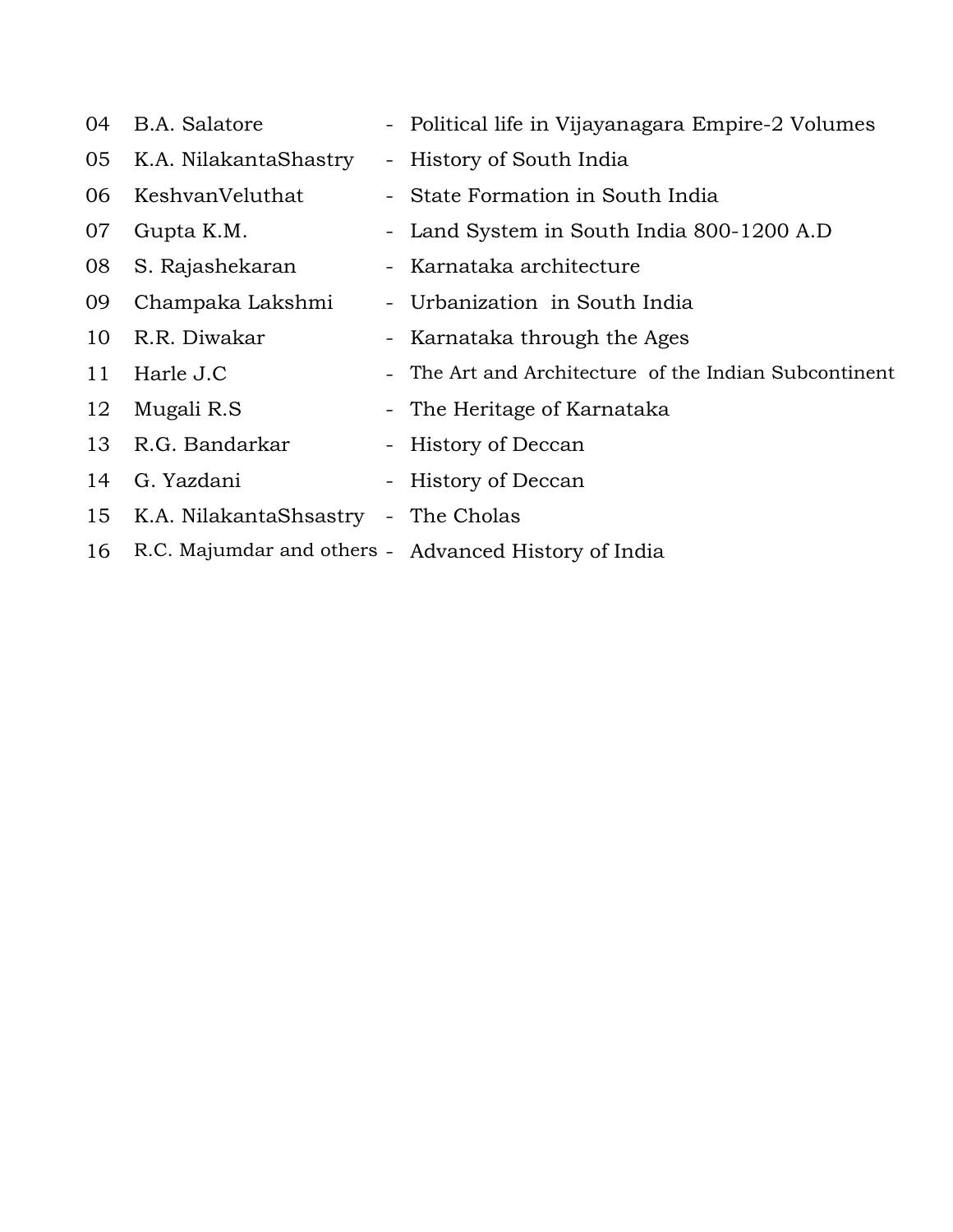Paper-7

**III. B.A. V Semester Marks : 80** 

### *Colonialism and Nationalism in Asia (1800 to 1950 A.D)*

**Subject Code : LE774 IA Marks Code: LE 775 Q.P code : 10504**

**Unit -1** : China –The Opium Wars –Taiping Revolt –The Boxer Revolt-Dr. San yat Sen-Chiang-Kai-Shek-Kouming-Tang party- Mao –tse-tung- communists.

**Unit –II :** Rise of Modern Japan – Meiji era-Japan as World power – Sino Japanese War – Anglo Japanese Treaty-Russo-Japanese war-Japan between two World wars. (Washington conference – Mukden Incident pearl harbor incident – (Japan under SCAP)

**Unit –III :** European Colonial interests and Wrecking of the Ottoman Empire-Young Turk movement -Modernism of Turkey- Mustafa Kemal Pasha Attaturk

**Unit – IV** : Modernism of Iran – RezashahPahlvi –DrMossadiq

**Unit –V** Western Colonial interests – Rise of Arab Nationalism –Balfour declarationcreation of Isral

#### **MAPS FOR STUDY**

- 1. China People Republic
- 2. Japan after 1942
- 3. Turkey under Mustafa Kemal Pasha
- 4. Creations of Israel

#### **Historical Places**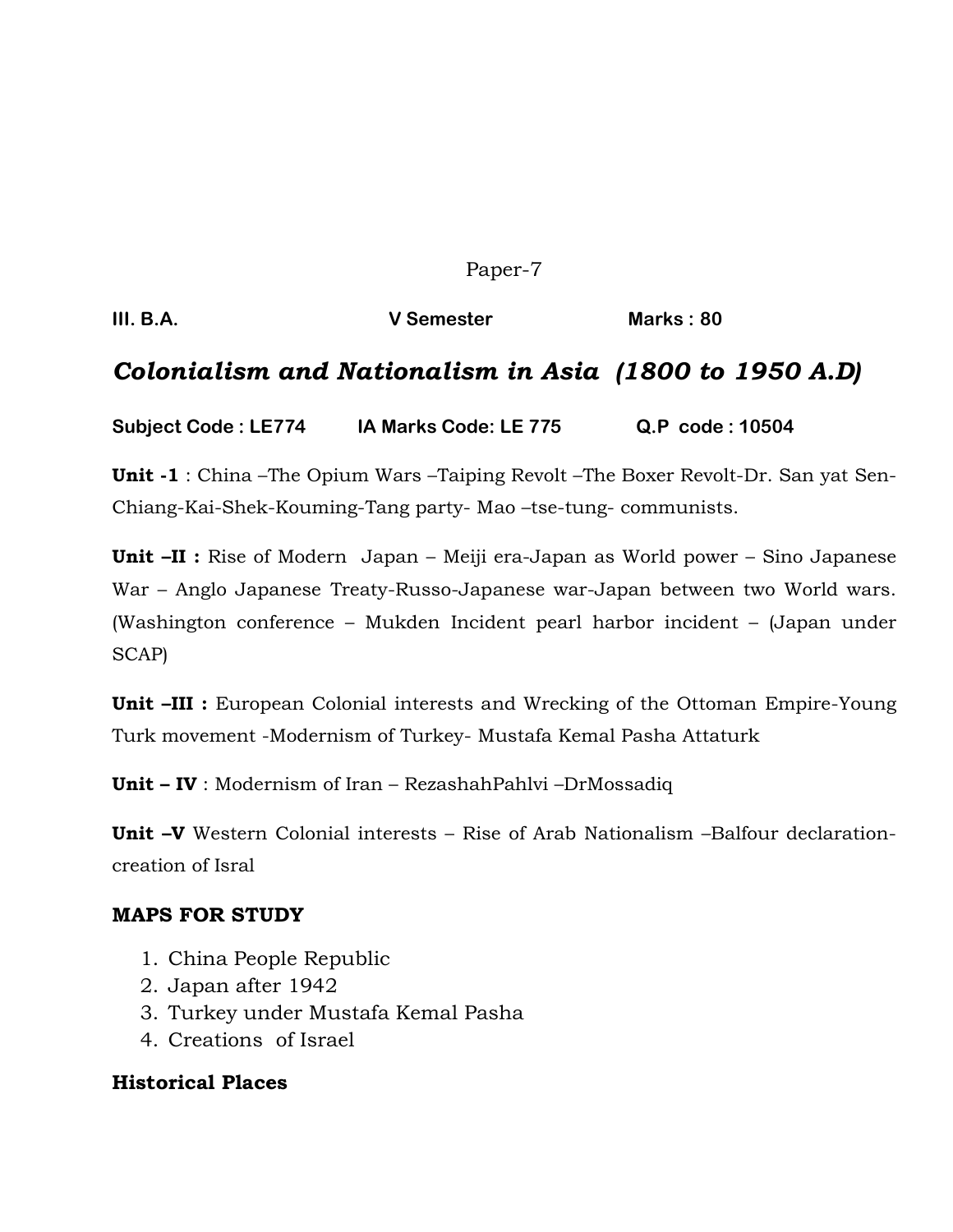| 1. Peking   | 8 Hiroshima        | 15. Jerusalem   |
|-------------|--------------------|-----------------|
| 2. Nanking  | 9 Nagasaki         | 16. Port-Arthur |
| 3. Canton   | 10. Constantinople | 17 Mosel        |
| 4. Shanghai | 11 Saigon          | 18 Madina       |
| 5. Mukdane  | 12 Teheran         | 19 Damascus     |
| 6. Macau    | 13 Tel-Aviv        | 20 Seoul        |
| 7. Tokyo    | 14. Ankara         |                 |

| 01 | S.L. Roy           | - History of for East and South – East Asia Volumes |
|----|--------------------|-----------------------------------------------------|
| 02 | Luke               | - Modern Turkey                                     |
| 03 | <b>Edward Said</b> | - The Growth of Palestine                           |
| 04 | D.G.E Hall         | - History of South Asia                             |
| 05 | Shaik Ali          | - A Short History of Modern Asia                    |
| 06 | K.M. Pannikar      | - Asia and Western Dominance                        |
| 07 | H.M. Vinacke       | - A history of the Far-East in Modern Times         |
| 08 | M.D. David         | - Rise and Growth of Modern China                   |
| 09 | Charles Hazen      | - History of Modern World                           |
| 10 | Swain James Edgar  | - History of World Civilization.                    |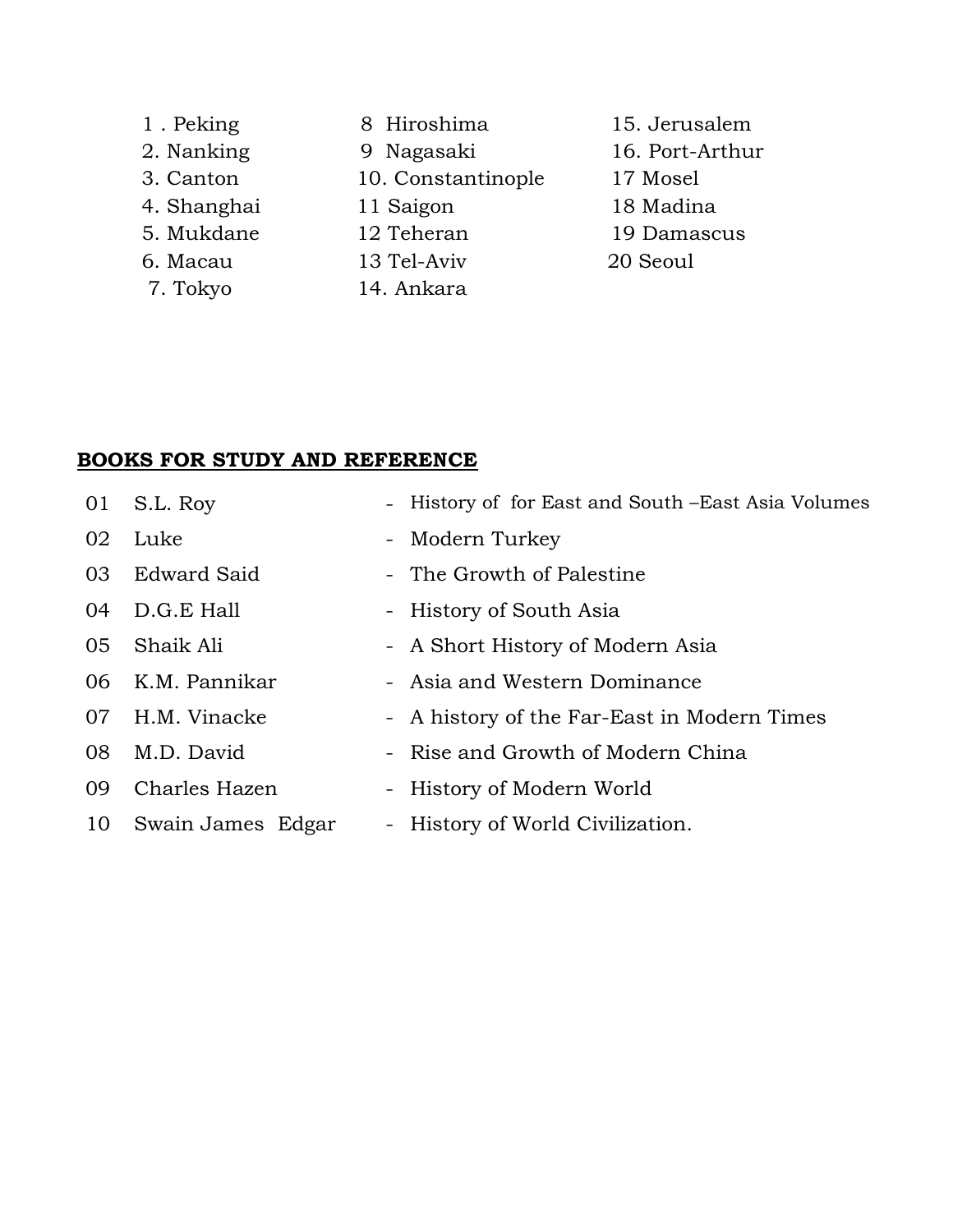Paper-8

**III. B.A. VI Semester Marks : 80**

### *History of Modern Karnataka (1800 to 1956 A.D)*

#### **Subject Code: LF 810IA Marks Code: LF811Q.P code : 10735**

**Unit -1** : James Manor – Hettne –B.L. Rice – Hayavadana Rao-R.R. Diwakar-P.B. Desai

**Unit –II** : Restoration of Mysore State-Mysore State under British Colonial Power and Subsidiary treaty KrishnarajaWodeyar III- DiwanPurniah –Administrative measures-Nagar uprising of 1831

**Unit –III :** Mysore under Colonial Rule-Mark Cubbon-Bowring-reorganization of Administration.

**Unit – IV** : Rendition of Mysore-Modernization-Rangacharlu-K. SheshadriIyer-NalwadiKrishnarajaWodeyar- Vishweswaraiah – Mirza Ismail.

**Unit –V :** Process of Social and cultural development –Development of Kannada Language and Literature-Backward class Movement- Freedom movement in Karnataka -Unification movement of Karnataka.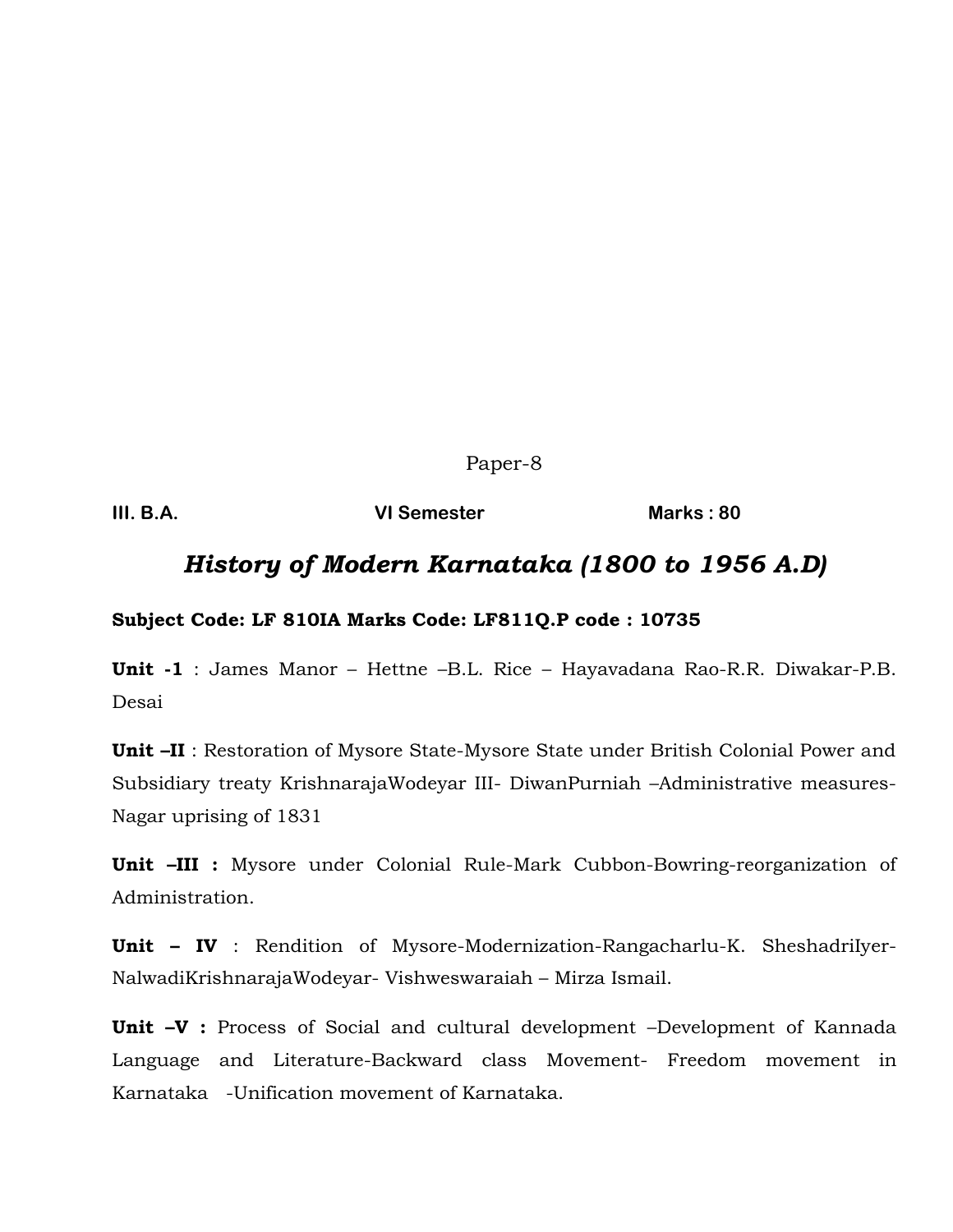### **MAPS FOR STUDY**

- 1. Mysore after Rendition 1881
- 2. Industrial centers under Vishwaraiah'sDiwanship
- 3. Industrial Centers under Mirza Ismail's Diwanship
- 4. Mysore State of 1956

### **Historical Places**

- 
- 
- 2. Kolar 9 Nanjangud 16. Yalandur
- 3. KrishnarajaSagara 10. Madras 17 Chamarajnagara
- 
- 5. Bangalore 12 Dharwar 19 Udupi
- 6. Srirangapatana 13 Belgaum 20 Ankola
- 
- 
- 
- 7. Mandya 14. Hubli
- 1. Mysore 8 Belagola 15. Shimoga 4. Shivapura 11 Kalale 18 Mangalore

### **BOOKS FOR STUDY AND REFERENCE**

01 P.B. Deasi - History of Karnataka 02 K.R. Basavarju - History and Culture of Karnataka 03 Sheik Ali B - Tippu Sultan 04 Shastry K.N.V. - Economic Development of Mysore 05 Hayavadana Rao - Mysore Gazetteer Volumes 06 K.A. NilakantaShastry - History of South India 07 KeshvanVeluthat - State Formation in Sough India 08 S. Rajashekaran - Karnataka Architecture 09 Champaka Lakshmi - Urbanization in South India 10 R.R. Diwakar - Karnataka through the Ages 11 Shama Rao M. - History of Mysore 12 B.L. Rice - Mysore Gazetteer Volumes 13 Mugali R.S - The Heritage of Karnataka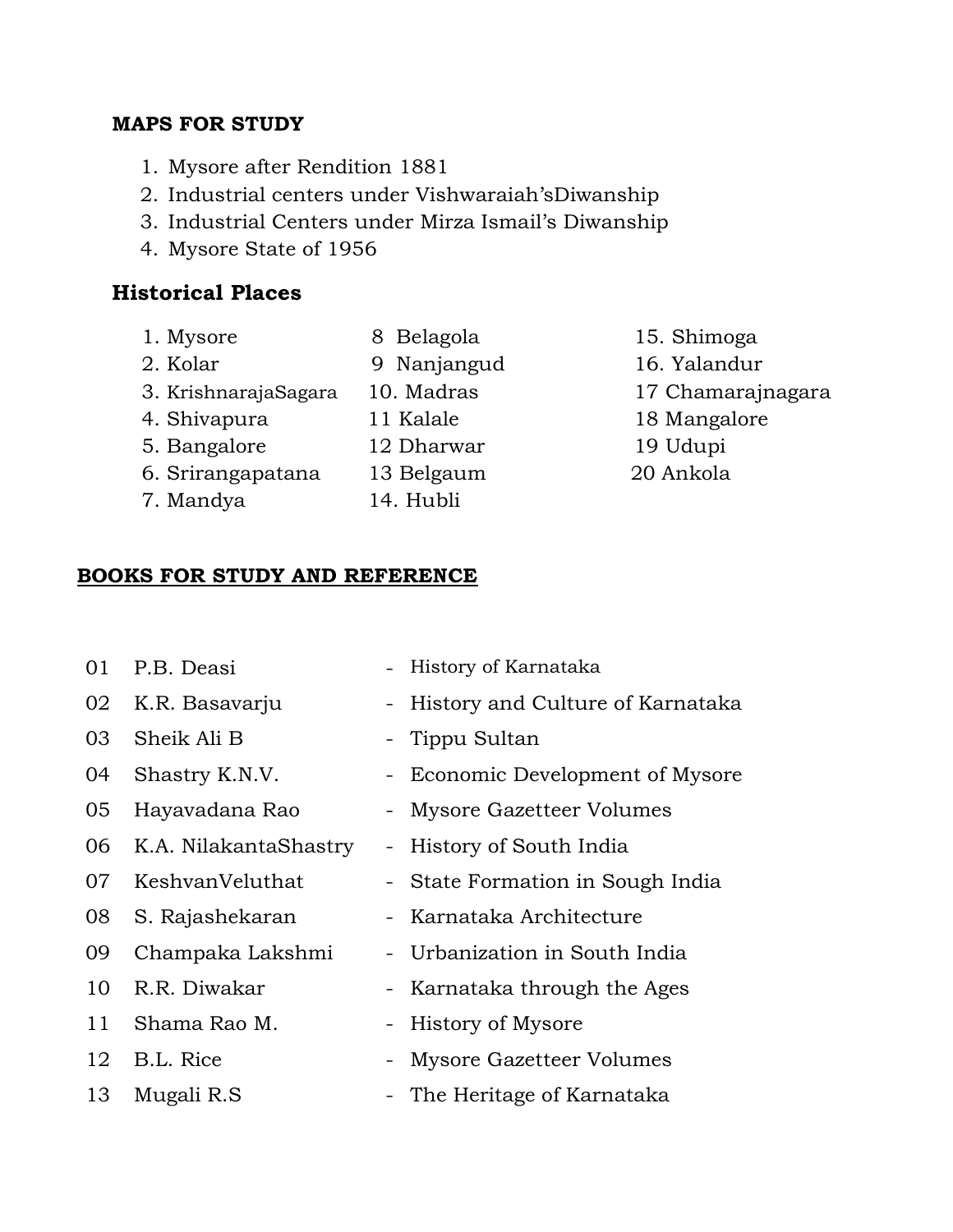14 R.G. Bandarkar - History of Deccan

Paper-8 Elective Paper

**III. B.A. CONSISTENT CONSISTENT VI Semester CONSISTENT Marks : 80** 

### *Tourism Development and Organization*

**Subject Code: LF790 IA Marks Code: LF791 Q.P code : 10734**

**UNIT –I** : Planning and Development of Tourism : Basic infrastructure Planning Process ( Economic Planning –Administration Organization) Demand and Supply-Supervisor : Basic Supportive Service UNO-Conference of Tourism-Sustainable Tourism (World Tourism Organization) Co-ordination Tourism

**UNIT – II :** Indian Tourism: Sarjent Report on Tourism –Promoting Agencies-ITDC – Aims and objectives and construction of Hotels, Resorts & Restaurants

**UNIT-III :** Karnataka Tourism : KSTDC –Establishment –Aims & Objective-Activities-Facilities –Jungle Lodge and Resorts, Home stays

**UNIT IV :** World Tourism –Establishment –Conference etc, IUOTO (international Union of Official Travel Organization)World Tourism Organization (WTO)-Pacific Asia Travel Association (PATA) Establishment –Activities –membership-Secretariat-PATA Chapters.

**UNIT-V** : Heritage sites- World Heritage Establishment – Definition –Classification-ASI –State ASI Museums –NCL-National conservation Laboratory. RCL-Regional Conservation Laboratory, Dharmothana Trust. Conservation Efforts-State and Central Monumental Acts-Ancient Monuments preservation Act of 1904 ( Lord Curzon) Act of 1958 and 1972

#### **Note : Mark Tourist Centers of India for the Map.**

### **Maps**

### **Historical Places**

| 1. Delhi      | 8 Ajantha | 15. Kittur |
|---------------|-----------|------------|
| 2. Amrutasara | 9 Jaipura | 16. Hampi  |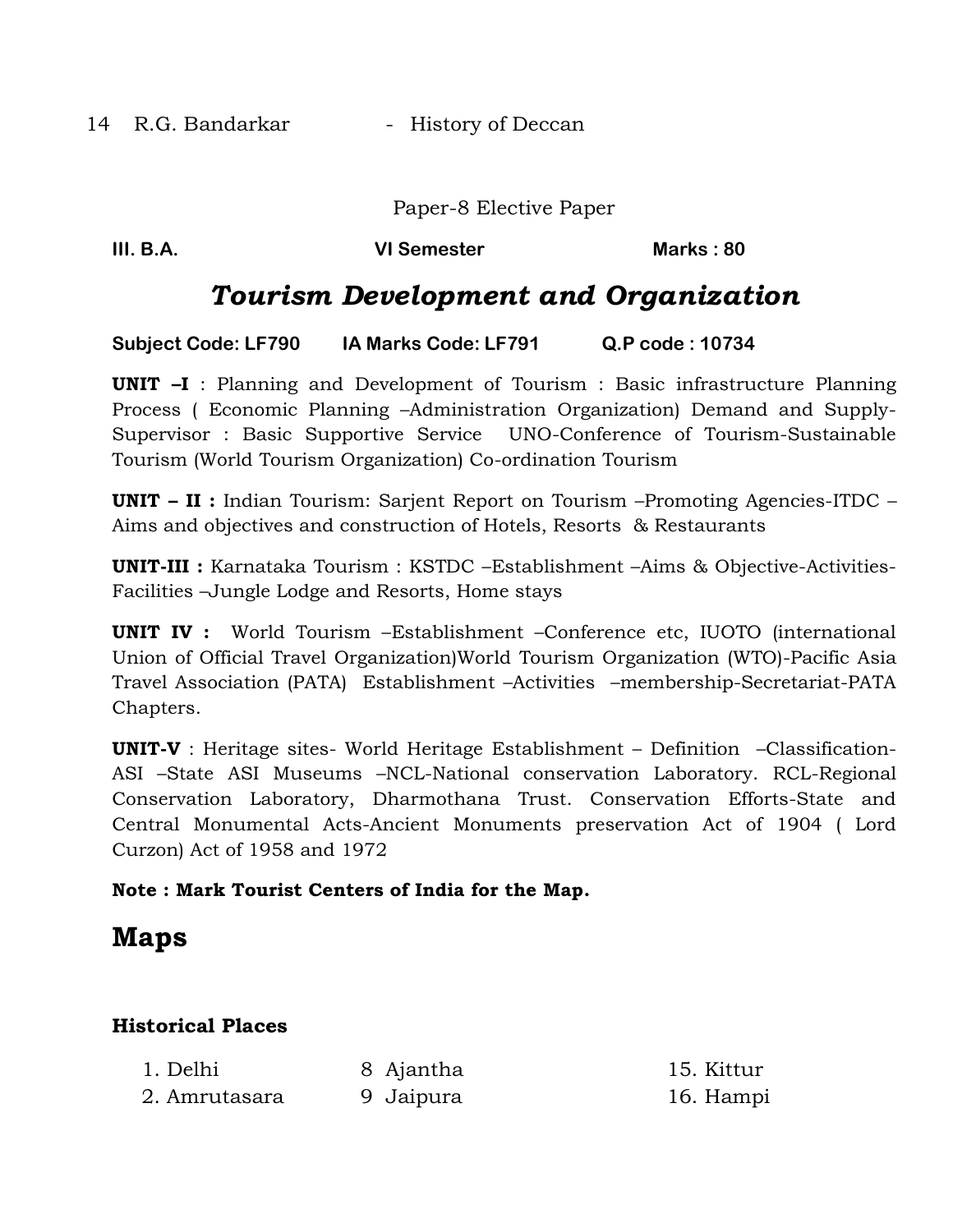- 3. Amarnatha 10. Luknow 17 Pattadakalu
- 4. Buddagaya 11 Mahabalipuram 18 Medicare
- 5. Khajuraho 12 Thirvanathapura 19 Gulburga
- 
- 
- 7. Nagarjunakonda 14. Dharmastala
- 
- 
- 
- 6. Konarak 13 Mysore 20 Chitradurga

| 01 | Ashorth G.J.                                     |                          | - Marketing in Tourism Industry                                   |  |
|----|--------------------------------------------------|--------------------------|-------------------------------------------------------------------|--|
| 02 | Bhatia A.K.                                      |                          | - International Tourism                                           |  |
| 03 | Bhatia A.K.                                      |                          | - Tourism development                                             |  |
| 04 | Chunk Kelvin Dextra and Jane                     | $\overline{\phantom{a}}$ | Professional Travel Agency, Management                            |  |
| 05 | Clare, Gunn                                      |                          | - Tourisms Planning                                               |  |
| 06 | Gregory A.                                       |                          | - The Travel Agent-Dealers in Dream                               |  |
| 07 | Tourism Department Publications and Folders      |                          |                                                                   |  |
| 08 | Jafari J                                         |                          | - Anatomy of The Travel Industry                                  |  |
| 09 | JgabmBafees A                                    |                          | - Development Tourism in India                                    |  |
| 10 | Krippendrof J.                                   |                          | - The Holiday Makers                                              |  |
| 11 | Krishna K. Karama                                |                          | - Basics of Tourism                                               |  |
| 12 | KSTDC Publication Individual Folders             |                          |                                                                   |  |
| 13 | KSTDC Publications, Karnataka Traveler Bangalore |                          |                                                                   |  |
| 14 | Kulakarni M.V.                                   |                          | - Tourisms Marketing                                              |  |
| 15 | Marrison A.M.                                    |                          | <b>Hospitality and Travel Marketing</b>                           |  |
| 16 | Peters Michel                                    |                          | <b>International Tours</b>                                        |  |
| 17 | RangaMukesh                                      |                          | Tourism potential in India                                        |  |
| 18 | Sarkar H.                                        |                          | Museums<br>and protection of<br>Monuments<br>Antiquities in India |  |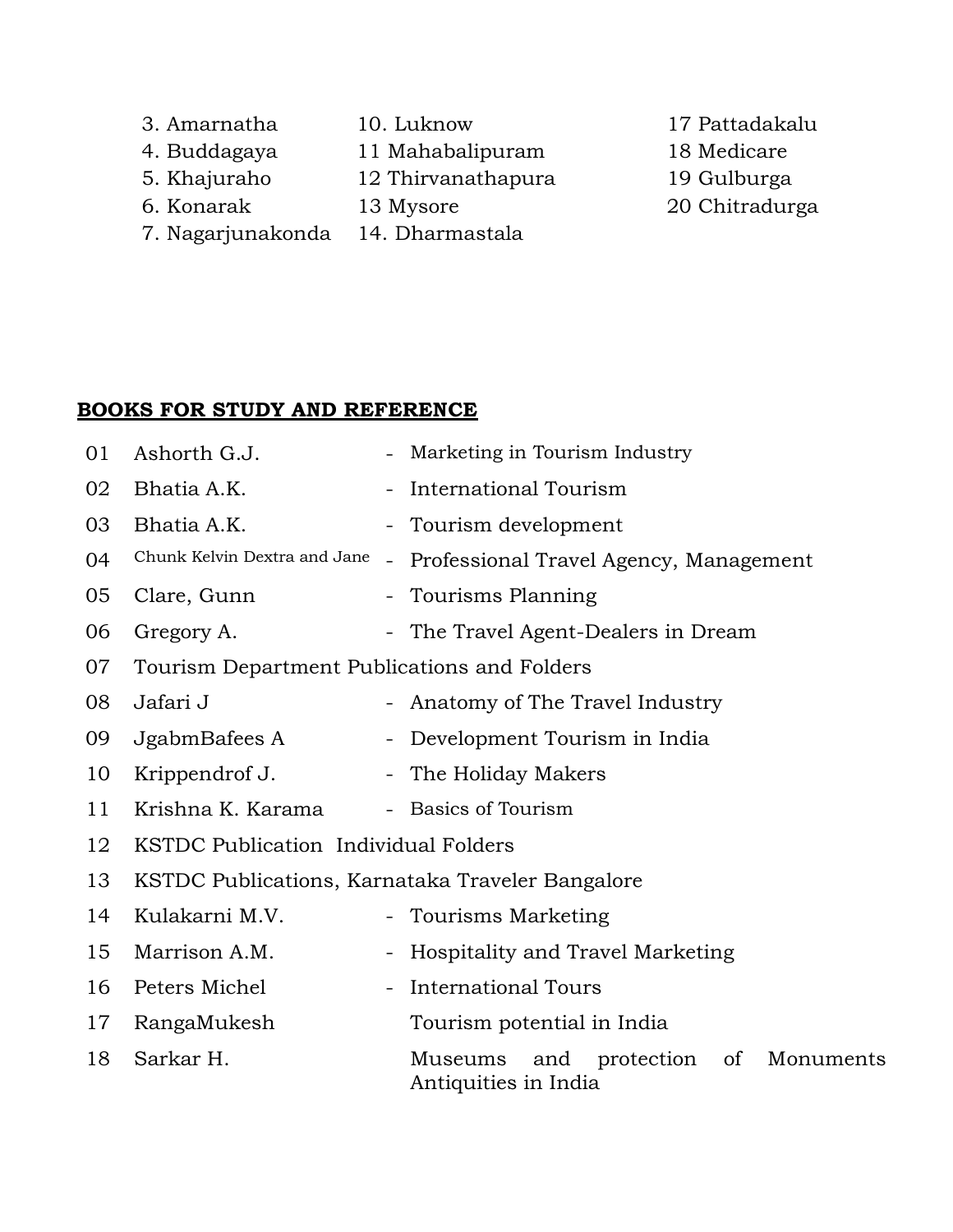19 Seth Pran Successful Tourisms Management

20 ITDC Publications and Folders

Paper-9

**III. B.A. VI Semester Marks : 80** 

### *History of Modern Europe (1789 to 1945 A.D.)*

**Subject Code: LF792 IA Marks Code LF793Question Paper code : 10736**

**UNIT -1 ;** The French Revolution –Causes –Role of Philosophers- Oath of Tennis Court-Work of National Assembly –The Reign of Terror –Jacobins and Girondists – Napoleon Bonaparte-Military achievements and Reforms .

**UNIT –II ;** The Vienna Congress –Metternich.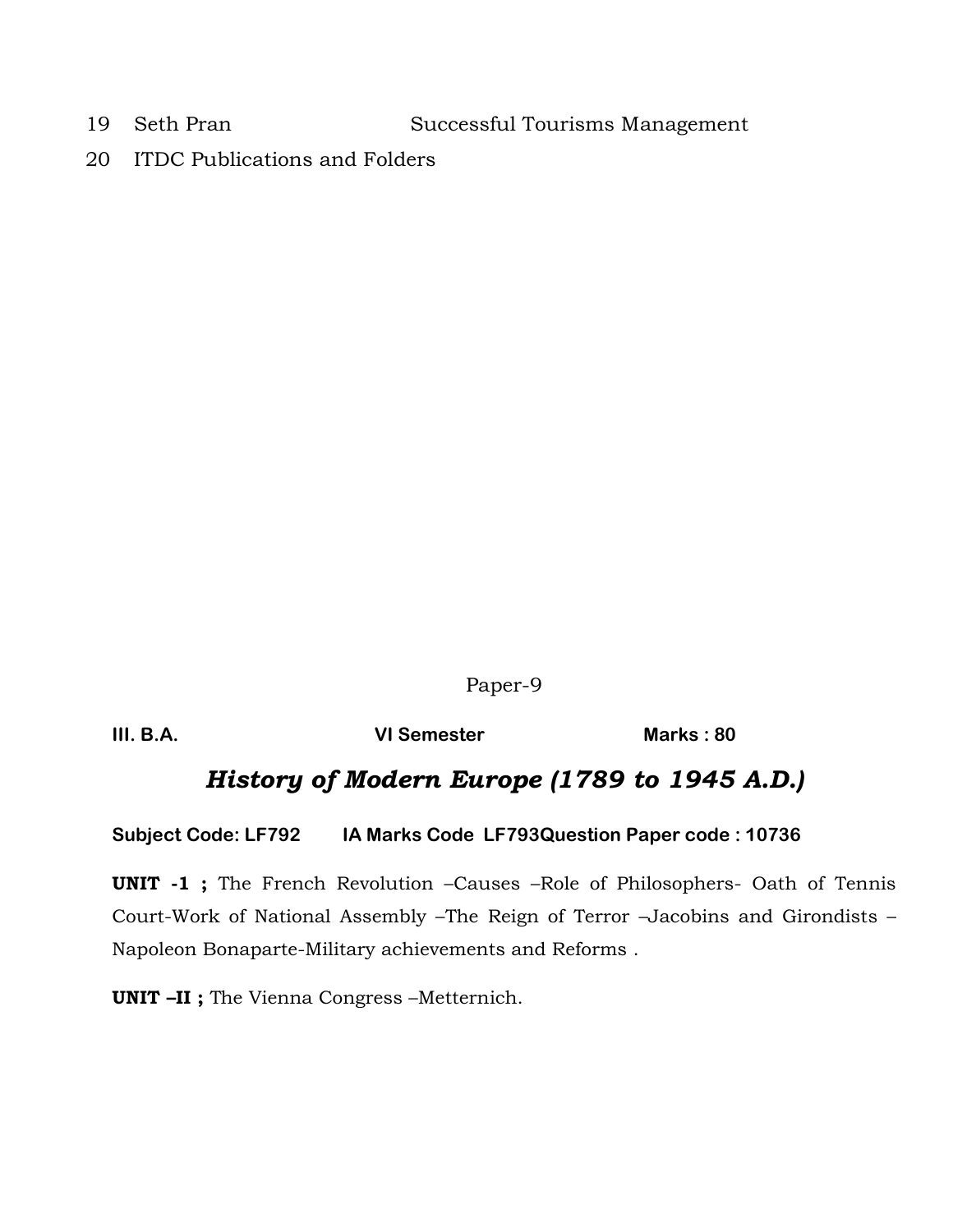**UNIT –III** : The Unification of Italy – Unification of Germany-German Empire after 1871, Domestic and foreign policy of Bismarck-The Growth of Socialism in Europe-Karl Marx

**Unit – IV** : The First World War- Causes and Results –The Russian Revolution of 1917- causes and results – league of Nations.

**UNIT –V** Rise of Dictators-Fascism and Nazism –The Second World War –Causes and Results- United Nations Organization (UNO) –Achievements and Failures of UNO

### **MAPS FOR STUDY**

- 1. Napoleon Empire
- 2 Europe in 1815 after Vienna Congress
- 3. Italy in 1870
- 4. German Empire in 1871

### **Historical Places**

- 1. Paris 8 Water Loo 15. Genoa 2. London 9 Trafalgar 16. Amsterdam 3. Madrid 10. Marcopolo 17 Versailles 4. Vienna 11 Rome 18 Constantinople 5. Berlin 12 Ajjacio 19 Crimea 6. Ban 13 Lenin Grad 20 The Hague 7. Frank Furt 14. Geneva
- 

| 01 Edward Davis  | - Europe-A History                |
|------------------|-----------------------------------|
| 02 Gokhale B.K.  | - Modern Europe 1848 to 1960      |
| 03 H.A.L. Fisher | - A History of Europe (2 Volumes) |
| 04 David Thomson | - Europe since Napoleon           |
| 05 C.D. Hazen    | - Europe since 1815               |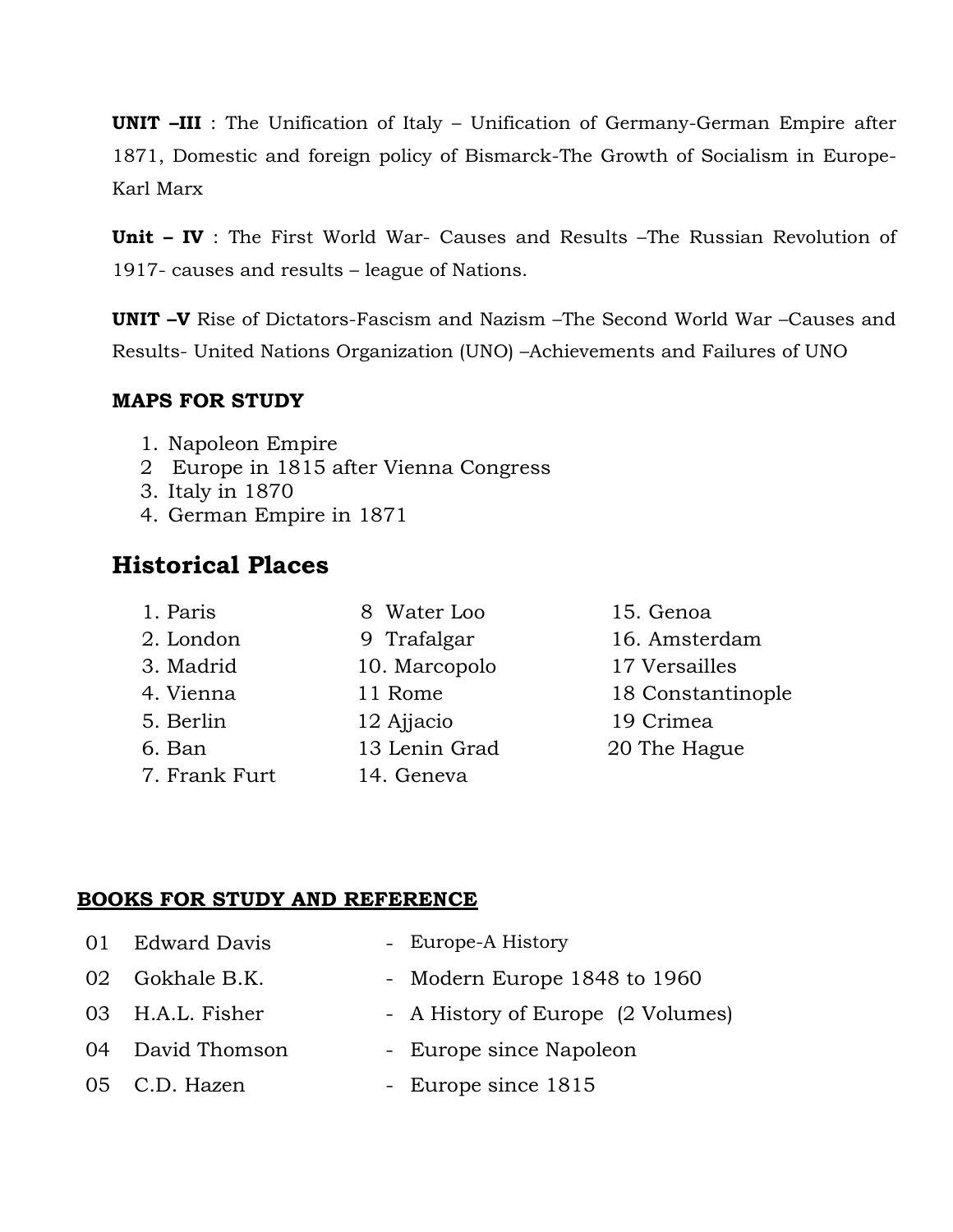| 06 Charles Hazen       | - History of Modern World                                                     |  |
|------------------------|-------------------------------------------------------------------------------|--|
| 07 Swain James Edgar   | - History of World civilization                                               |  |
| 08 Wallbank and Taylor | - Civilization of Past and present                                            |  |
| 09 J.P. Taylor         | - The struggle for mastery in Europe in 19th<br>and 20 <sup>th</sup> Century. |  |
| 10 H.E. Bames          | - Intellectual History of Europe                                              |  |

Paper-10

**III. B.A. VI Semester Marks : 80** 

### *INDIA AND CONTEMPORARY WORLD (1950 TO 1995 A.D.)*

**Subject Code: LF794IA Marks Code LF795 Question Paper code : 10705**

### **Unit – I** :**Rise of Modern India**

- 1. Consequence of partition
- 2. Re organization of Linguistic States
- 3. Integration of Goa and Pondicherry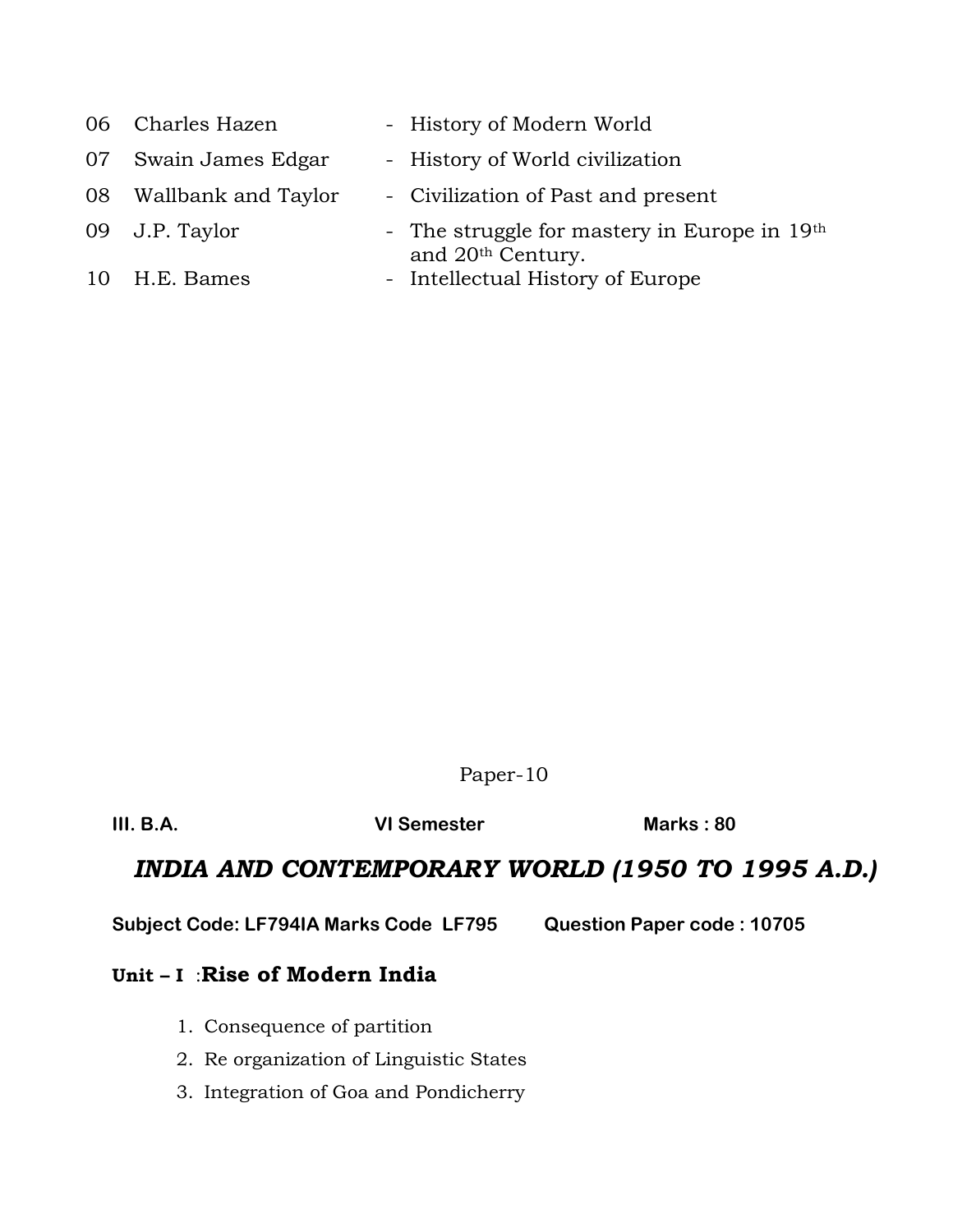4. Foreign policy of Nehru

#### **Unit –II :**

- 1. Agricultural and Industrial development during First three five year plan
- 2. Development of Education after 1947 Radakrishnan commission- Kotari commission – NEP-1986

**Unit – III :** The Cold War and the Power Blocks –Stages of Cold War-Bandung conference and Non -Align Movement-The Arab- Israel Wars.

**Unit – IV :** Indian and international relations –India-China, India-Pakistan, India-ASEAN-SAARC.

**Unit –V :** Apartheid policy in South Africa- Establishment of South African Republic – Nelson Mandela – Revolution of Cuba – Fidel Castro

### **No Maps :**

| 01 | Arjun Dev          | - Contemporary World                                                |
|----|--------------------|---------------------------------------------------------------------|
| 02 | Brunn Geoffrey     | - The World in the Twentieth Century                                |
| 03 | Norman Lowe        | - Mastering Modern World History                                    |
| 04 | John Edwin Fogg    | - Latin America                                                     |
| 05 | K.M. Pannikar      | - Revaluation in Africa                                             |
| 06 | William Yale       | - The Near East                                                     |
| 07 | Calvocoressi Peter | - World Politics since 1945                                         |
| 08 | Bipin Chandra      | - Communalism in Modern India                                       |
| 09 | V.K.R.V Rao        | - Nehru Legacy                                                      |
| 10 |                    | K.P. Misra and Narayanan - Non-Alignment in International Relations |
| 11 | B.R. Nanda (Ed)    | - India 's Foreign Policy                                           |
| 12 | William R. Keyler  | - The Twentieth Century World                                       |